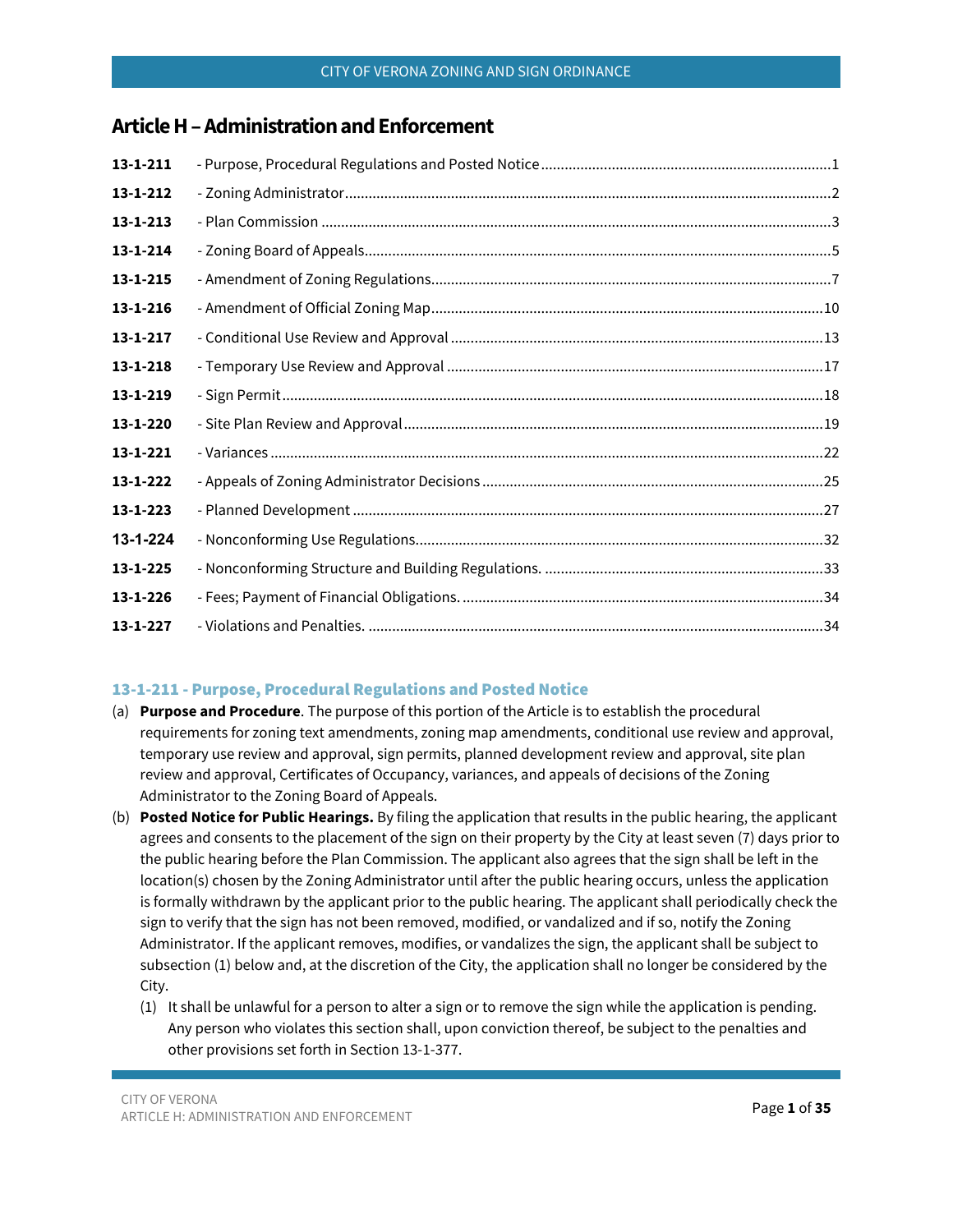### <span id="page-1-0"></span>13-1-212 - Zoning Administrator

- (a) **Designation.** The Zoning Administrator or a designee of the Zoning Administrator is hereby designated as the administrative and enforcement officer for the provisions of this Chapter. The duty of the Zoning Administrator is to interpret and administer this Chapter and to issue all permits required by this Title.
- (b) **Duties.** The provisions of this Title shall be administered and enforced by the Zoning Administrator or a designee, who in addition thereto and in furtherance of said authority shall:
	- (1) Determine that all Detailed Site Analyses, Building Permits, Certificates of Occupancy, Sign Permits, Site Plans, (and their constituent plans) comply with all provisions of this Chapter.
	- (2) Conduct inspections of buildings, structures, waters, and land to determine compliance with all provisions of this Chapter.
	- (3) Allowed access to premises and structures during reasonable hours to make those inspections as deemed necessary to ensure compliance with this Title. If entry is refused after presentations of their identification, the Zoning Administrator may procure a special inspection warrant in accordance with Sec. 66.122, Wisconsin Statutes. to conduct inspections of buildings, structures, waters, and land to determine compliance with all provisions of this Title.
	- (4) Maintain permanent and current records of this Title, including, but not limited to, all maps, amendments, conditional uses, temporary uses, sign permits, site plans, occupancy permits, variances, appeals, interpretations, and applications.
	- (5) Record the first floor and lowest floor (basement or crawlway) elevations of all structures erected, moved, altered, or improved in the floodplain districts.
	- (6) Receive, file, and forward all applications for any and all procedures governed by this Title to the designated official bodies.
	- (7) Investigate all complaints made relating to the location of structures and the use of structures, lands, and waters, give notice of all violations of this Title to the owner, resident, agent, or occupant of the premises, and report uncorrected violations to the City Attorney per their specifications.
	- (8) Institute, in the name of the City of Verona, any appropriate actions or proceedings against a violator of this Title, as provided by law.
	- (9) Prohibit the use or erection of any structure, land, or water until the Zoning Administrator and/or the Building Inspector has inspected and approved such use or erection.
	- (10) Where useful, the Zoning Administrator, or their agent, may set marks or markers on bridges or buildings to show the depth of the floodplain or delineating the boundaries of wetlands.
	- (11) Request assistance and cooperation from the City Police Department and City Attorney as deemed necessary.
	- (12) Make available to the public, to the fullest extent possible, all reports and documents concerning the City's Comprehensive Plan and Chapters. In addition, information in the form of reports, bulletins, maps, and engineering data shall be readily available and widely distributed. The Common Council may set fees necessary to recover the cost of providing information to the public. The Zoning Administrator may designate a Deputy Zoning Administrator.
	- (13) Make interpretations regarding the provisions of this Title as the Zoning Administrator deems necessary.
	- (14) Unless otherwise provided, the Zoning Administrator may waive any application requirements that require the submission of supporting information where the applicant demonstrates to the satisfaction of the Zoning Administrator that the information required is not relevant to or necessary for the determination of the application submitted.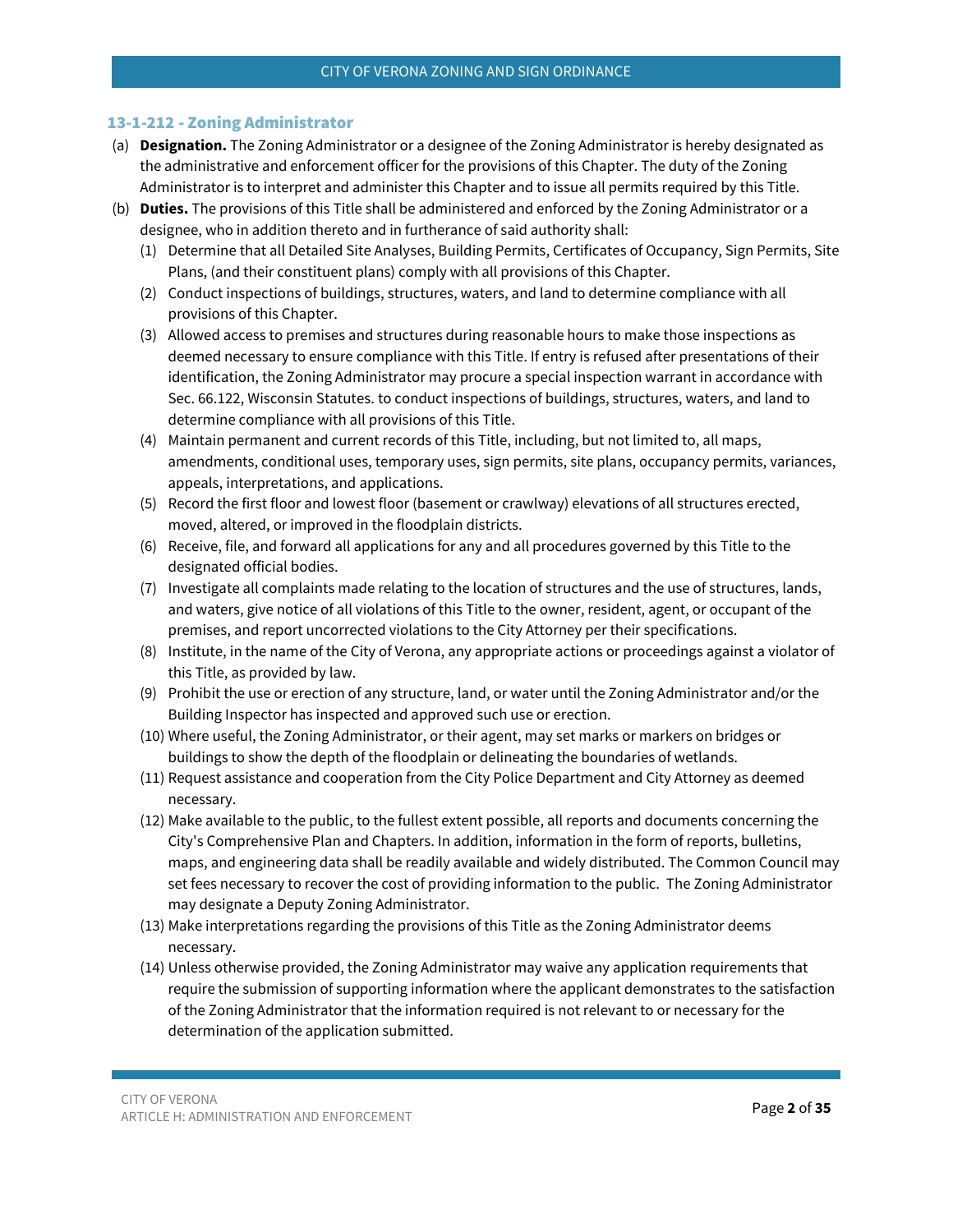(15) The Zoning Administrator may, upon written request, for good cause shown and without any notice or hearing, grant extensions of any time limit imposed on an applicant or permittee by this Title unless an ordinance or resolution expressly provides otherwise.

### <span id="page-2-0"></span>13-1-213- Plan Commission

(a) **Composition.** The Plan Commission shall consist of the Mayor, who shall be the presiding officer, the Chairperson of the Park Board, one (1) Alderperson and four (4) citizens. The four (4) citizen members shall be persons of recognized experience and qualifications. The City's Zoning Administrator shall serve as staff to the Commission.

#### (b) **Appointment**.

- (1) **Election/Appointment of Alderman Members.** At its annual meeting in April of each year the Common Council shall, by a two-thirds ( 2/3 ) majority vote of its members, elect one (1) of its number as a member of the City Plan Commission for a period of one (1) year from and after the first day of May next ensuing.
- (2) **Appointment and Terms of Citizen Members.** The four (4) citizen members shall be appointed by the Mayor on the third Tuesday of April in each year to hold office for a term of three (3) years commencing on May 1 of that year.

### (c) **Organization**.

- (1) The Plan Commission shall adopt rules for its government and procedure. Meetings of the Plan Commission shall be held at the call of the presiding officer, and at such other times as the Plan Commission may determine. The presiding officer, or in their absence an elected presiding officer, may administer oaths and compel the attendance of witnesses. All meeting shall be open to the public.
- (2) The Plan Commission shall keep a written record of its proceedings to include all actions taken, a copy of which shall be filed with the City Clerk. Four (4) members shall constitute a quorum; all actions shall require the affirmative approval of a majority of all members of the Commission.

#### (d) **Duties**.

### (1) **The Master Plan**.

- a. The Plan Commission may make, adopt and, as necessary, amend, extend or add to the master plan, subject to Common Council confirmation, for the physical development of the City including areas outside of its boundaries which, in the Plan Commission's judgment, bear relation to the development of the City. The master plan, with the accompanying maps, plats and descriptive and explanatory matter, shall show the Commission's recommendations and plans to support existing and future physical development through long-range plans.
- b. The Plan Commission may adopt the master plan as a whole by a single resolution, or, as the work of making the whole master plan progresses, may from time to time by resolution adopt a part or parts thereof, any such part to correspond generally with one or more of the functional subdivisions of the subject matter of the plan. The adoption of the plan or any part, amendment or addition, shall be by resolution carried by the affirmative votes of not less than a majority of all the members of the Plan Commission, subject to confirmation by the Common Council. The resolution shall refer expressly to the maps, descriptive matter, and other matters intended by the Plan Commission to form the whole or any part of the plan, and the action taken shall be recorded on the adopted plan or part thereof by the identifying signature of the Clerk or designee, and a copy of the plan or part thereof shall be certified to the Common Council. The purpose and effect of the adoption and certifying of the master plan or part thereof shall be solely to aid the Plan Commission and the Common Council in the performance of their duties.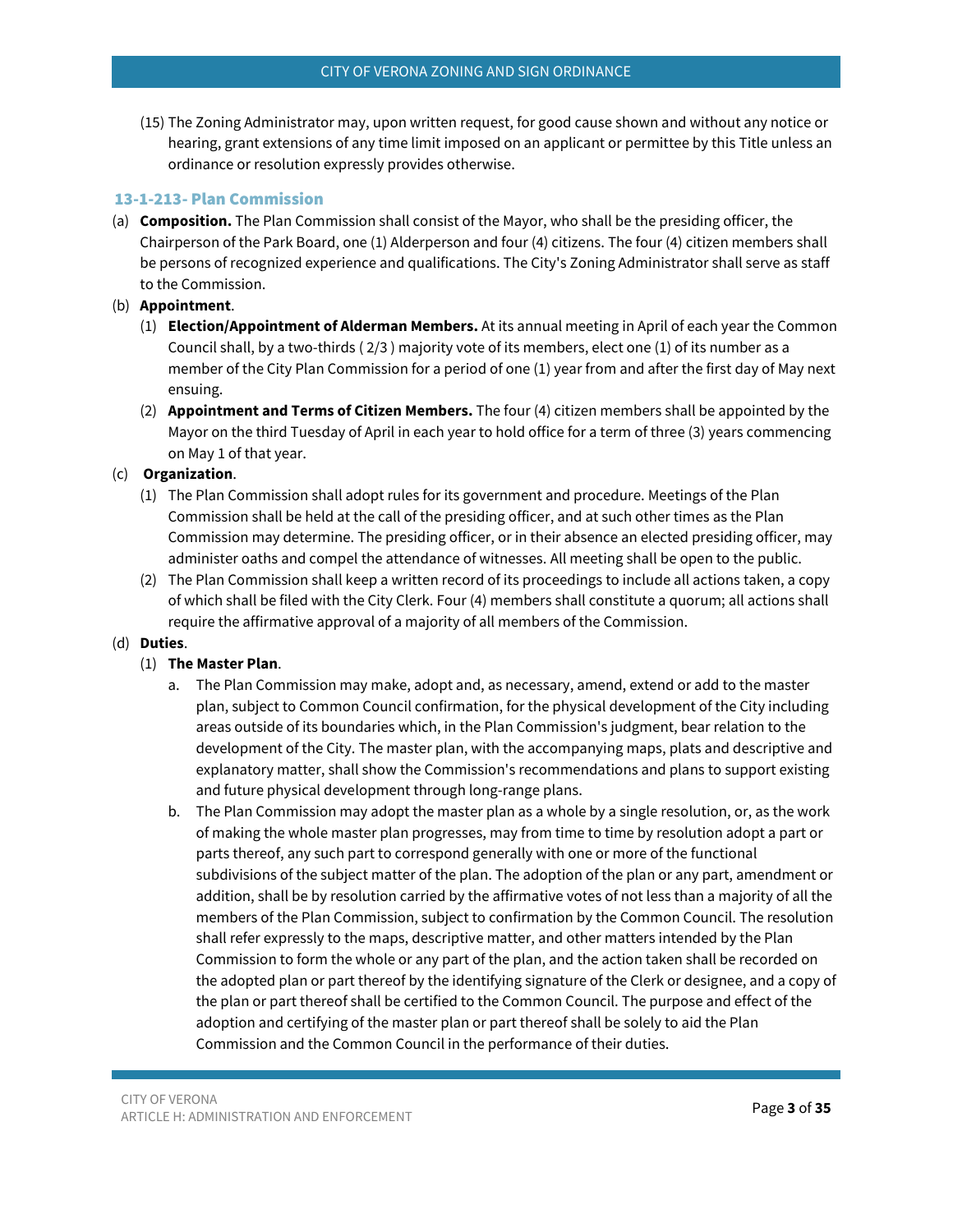#### CITY OF VERONA ZONING AND SIGN ORDINANCE

- (2) **Mandatory Referrals to Plan Commission***.* The Common Council or officer of the City having final authority thereon shall refer to the Plan Commission, for its consideration and report before final action is taken by the Council, public body or officer, the following matters: the location of any statue or other memorial; the location, acceptance, extension, alteration, vacation, abandonment, change of use, sale, acquisition of land for or lease of land for any street, alley or other public ways, park, playground, airport, area for parking vehicles, or other memorial or public grounds; the location, extension, abandonment or authorization for any public utility whether publicly or privately owned; all plats of lands in the City or within the territory-over which the City is given platting jurisdiction by Chapter 236, Wisconsin Statutes; the location, character and extent or acquisition, leasing or sale of lands for public or semi-public housing, slum clearance, relief of congestion, or vacation camps for children; and the amendment or repeal of any land use ordinance. Unless such report from the Plan Commission is made within thirty (30) days, or such longer period as may be stipulated by the Common Council, the Council or other public body or officer may take final action without it.
- (3) **Miscellaneous Powers.** The Plan Commission may make reports and recommendations relating to the plan and development of the City to public officials and agencies, public utility companies, civic, educational, professional, and other organizations and citizens. It may recommend to the Common Council programs for public improvements. All public officials shall, upon request, furnish to the Plan Commission, within a reasonable time, such available information as it may require for its work. The Plan Commission, its members, and employees, in the performance of its functions, may enter upon any land, make examinations and surveys, and place and maintain necessary monuments and markers thereon. In general, the Plan Commission shall have such powers as may be necessary to enable it to perform its functions and promote municipal planning in cooperation with the Common Council.
- (e) **Vacancies.** Vacancies shall be filled by appointment for the remainder of the unexpired term in the same manner as appointment for the full term.
- (f) **Oath.** Citizen members shall take the official oath as required by Sec. 19.01, Wisconsin Statutes, said oath to be filed with the City Clerk.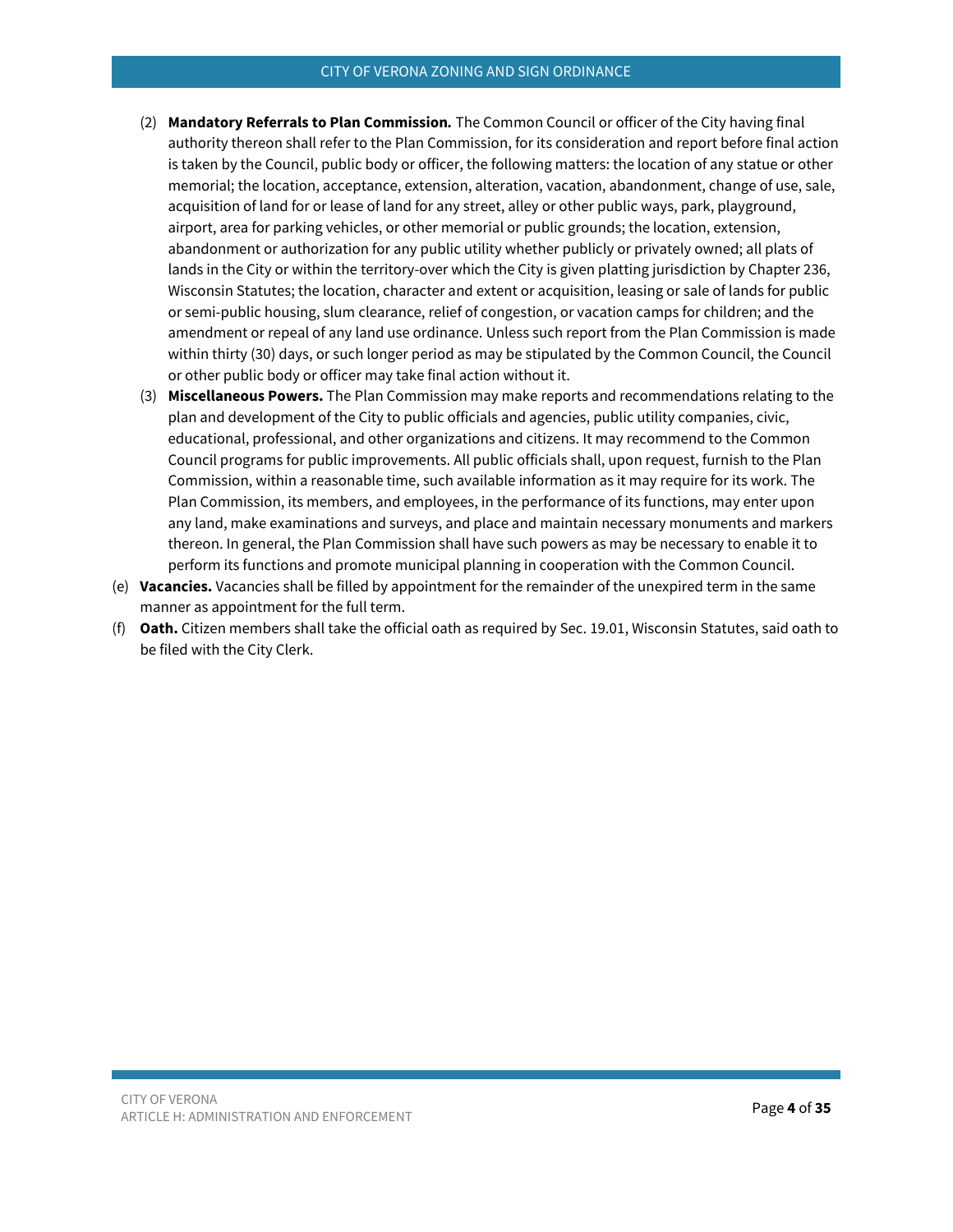## <span id="page-4-0"></span>13-1-214 - Zoning Board of Appeals

- (a) **Generally.** The Zoning Board of Appeals shall have the power and duty to review and determine all matters relating to requested variances from the provisions of this Title (see Section 13-1-221); or appeals regarding an interpretation of the Zoning Administrator of the provisions of this Chapter (see Section 13-1-222).
- (b) **Composition.** The Zoning Board of Appeals shall consists of five (5) members appointed by the Mayor, subject to confirmation by the Common Council, for three (3) years, except that of those first appointed, one (1) shall serve for one (1) year; two (2) for two (2) years. The members shall serve without compensation and shall be removable by the Mayor for cause upon written charges and after public hearing.
- (c) The Mayor shall designate one (1) of the members as Chair. The Mayor shall appoint subject to confirmation of the Council for staggered terms of 3 years, 2 alternate members of such board, in addition to the 5 members above provided for. Annually, the Mayor shall designate one of the alternate members as first alternate and the other as second alternate. The first alternate shall act, with full power, only when a member of the board refuses or declines to vote, is disqualified because of interest, or when a member is absent. The second alternate shall so act when the first alternate so refuses or declines to vote, is disqualified because of interest or is absent or when more than one member so refuses or declines, is disqualified, or is absent. Other provisions herein appearing, with regard to removal and filling of vacancies, shall apply to such alternates.
- (d) Vacancies shall be filled for the unexpired terms of members whose terms become vacant. Appointments shall be made at the organizational meeting the Third Tuesday in April in each year to hold office for the designated terms commencing on May 1 of that year.
- (e) The City Clerk or designee shall serve as Secretary of the board. The Board of Appeals may employ other employees.
- (f) **Organization**.
	- (1) The Board of Appeals shall adopt rules for its government and procedure. Meetings of the Board of Appeals shall be held at the call of the Chair, and at such other times as the Board of Appeals may determine. The Chair, or in their absence an elected Acting Chair, may administer oaths and compel the attendance of witnesses. All meeting shall be open to the public.
	- (2) The Board of Appeals shall keep minutes or video recordings of its proceedings, showing the vote of each member upon each questions, or if absent or failing to vote, indicating such fact, and shall keep records of its examinations and other official actions, all of which shall be immediately filed in the office of the Board of Appeals, which is the City Clerk's office, and shall be a public record.

### (g) **Powers**.

- (1) The Board of Appeals shall have the following powers:
	- a. To hear and decide appeals when it is alleged there is error in any order, requirement, decision, or determination made by the Zoning Administrator.
	- b. To authorize, upon appeal in specific cases, such variance from the terms of this Chapter as will not be contrary to the public interest, when, owing to special conditions, a literal enforcement will result in practical difficulty or unnecessary hardship, so that the spirit of the Chapter shall be observed, public safety and welfare secured, and substantial justice done.
	- c. Permit in appropriate cases, and subject to appropriate conditions and safeguards in harmony with the general purpose and intent of this Chapter, a building or premises to be erected or used for such public utility purposes in any location which is reasonably necessary for the public convenience and welfare.
- (2) In addition to the foregoing powers, the Board of Appeals shall have the following specific powers: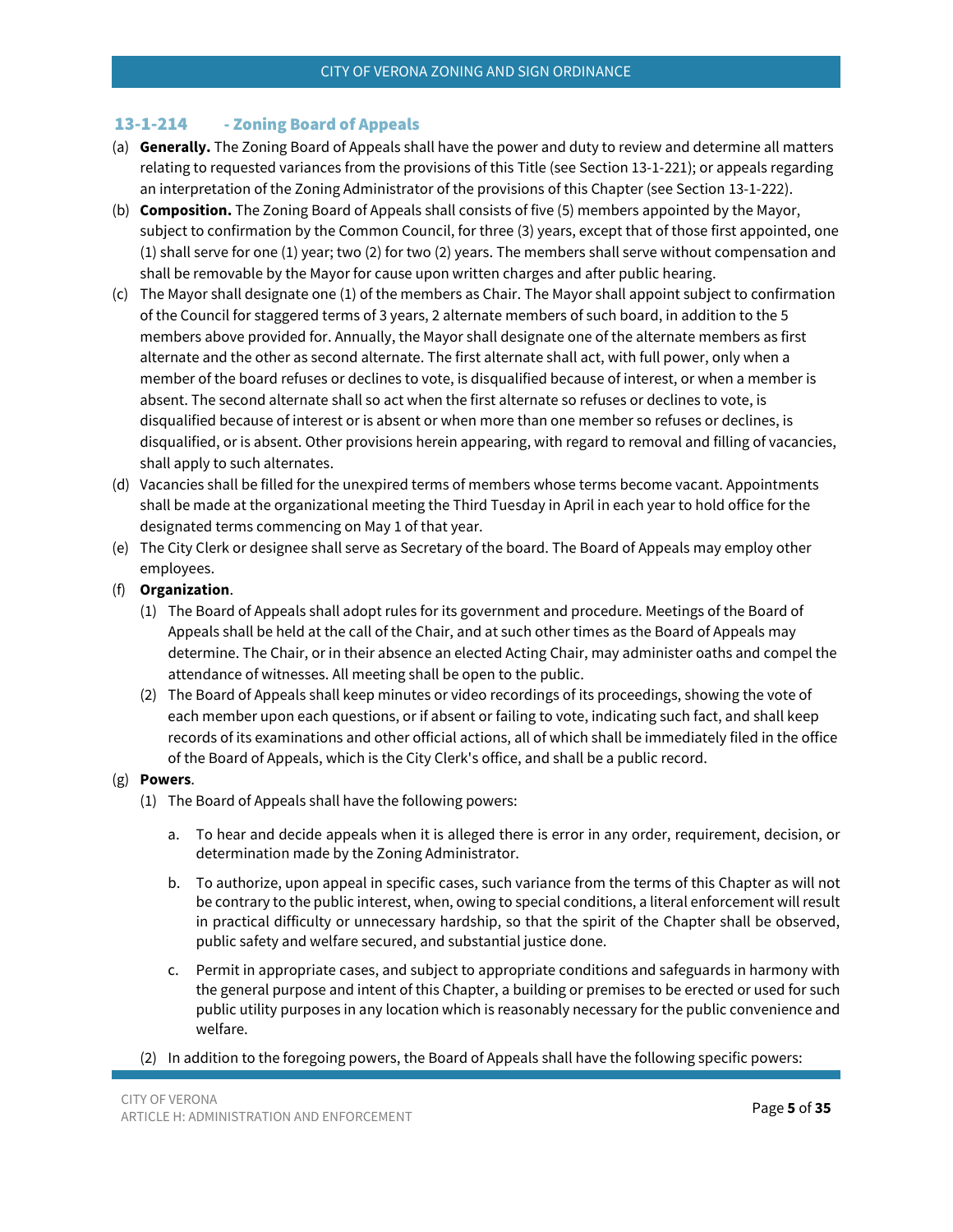- a. To interpret the provisions of this Chapter in such a way as to carry out the intent and purpose of the plan, as shown on the Zoning Map accompanying and made a part of this Chapter, where the street layout actually on the ground varies from the street layout on the aforesaid map.
- b. The Board of Appeals shall have the power to call on any other City department for assistance in the performance of its duties and it shall be the duty of such other departments to render such assistance as may be reasonably required.
- (3) Except as specifically provided, no action of the Board of Appeals shall have the effect of permitting in any district uses prohibited in such districts.

### (h) **Decision.**

- (1) The Zoning Board of Appeals shall decide all appeals and applications within 30 days after the public hearing and shall transmit a signed copy of the board's decision to the appellant or applicant, Zoning Administrator, and Plan Commission.
- (2) Conditions may be placed upon any Zoning Permit ordered or authorized by this Board.
- (3) Variances, substitutions, or use permits granted by the board shall expire within 6 months unless substantial work has commenced pursuant to such grant.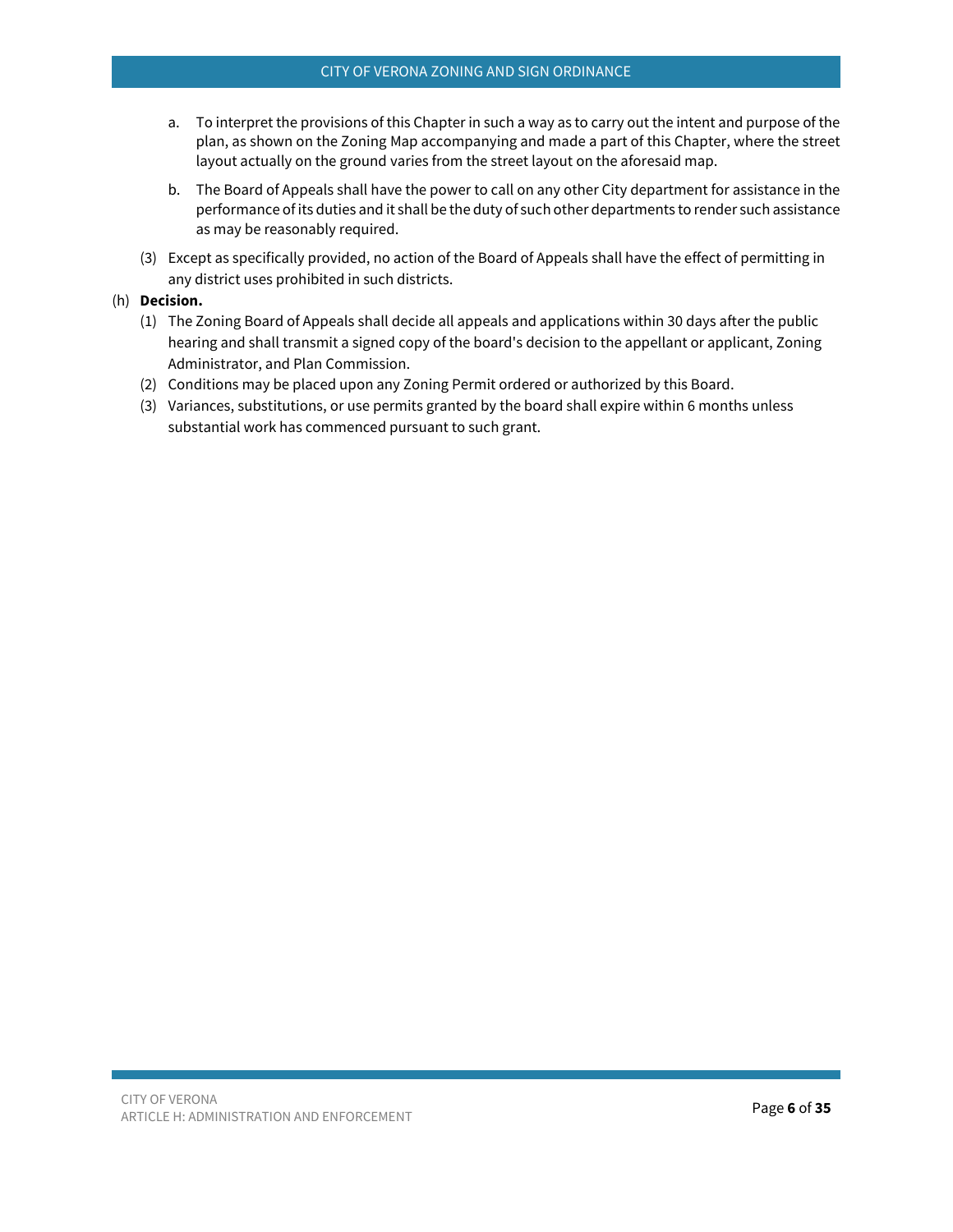## <span id="page-6-0"></span>13-1-215 - Amendment of Zoning Regulations

- (a) **Purpose.** The purpose of this Section is to provide regulations which govern the procedure and requirements for the review and approval, or denial, of proposed amendments to provisions of this Title.
- (b) **Initiation of Request for Amendment to this Chapter.** Proceedings for amendment of this Title may be initiated by any one of the following 3 methods:
	- (1) An application by any member of the general public;
	- (2) A recommendation of the Plan Commission; or
	- (3) By action of the Common Council.
- (c) **Application Requirements.** All applications for proposed amendments to this Title, regardless of the party of their initiation per Subsection (b) above shall be approved as complete by the Zoning Administrator prior to the formal initiation of this procedure. No



placement of the application on any agenda, as an item to be acted upon, shall occur unless confirmation of a complete application is stated to the applicant. The item may be placed on any agenda as a discussiononly item, with the permission of the Zoning Administrator, without an application. Prior to the submittal of the Official Notice regarding the application to the newspaper by the City Clerk, the Applicant shall provide the Planning Director with the payment and completed application form, which dictates the required provisions for a complete application. Said complete application shall conform to the rules and requirements adopted by the Zoning Administrator.

- (d) **Review by the Zoning Administrator.** The proposed text amendment shall be reviewed by the Zoning Administrator as follows:
	- (1) The Zoning Administrator shall determine whether the application is complete and fulfills the requirements of this Title. The Zoning Administrator will notify the applicant if the application does not fulfill the requirement of this Chapter, is incomplete, or is complete.
	- (2) The Zoning Administrator shall review the complete application and evaluate and comment on the written justification for the proposed text amendment provided per Subsection (c)(3). The Zoning Administrator shall also evaluate the application to determine whether the requested is in harmony with the recommendations of the City of Verona's Comprehensive Master Plan, particularly as evidenced by compliance with the standards of Subsection (d)(2)a-c below: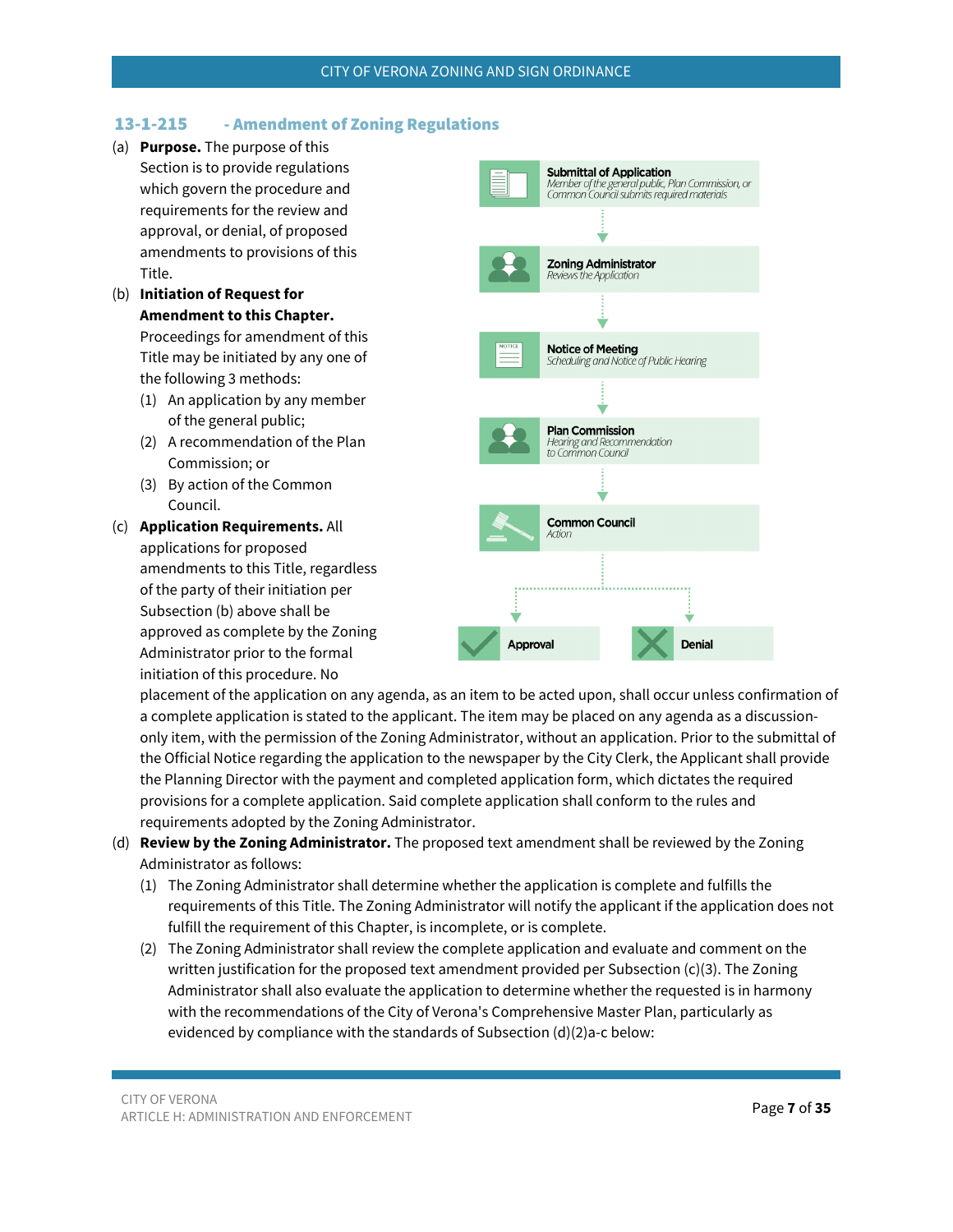- a. How does the proposed text amendment further the purposes of this Title and the general Article in which the amendment is proposed to be located as outlined in Section 13-1-5?
- b. How does the proposed text amendment further the purposes of the specific Section in which the amendment is proposed to be located?
- c. Which of the following factors has arisen that are not properly addressed in the current zoning text:
	- 1. The provisions of this Chapter should be brought into conformity with the Comprehensive Plan. (If a factor related to the proposed amendment, note pertinent portions of the Comprehensive Plan.);
	- 2. A change has occurred in the land market, or other factors have arisen which require a new form of development, a new type of land use, or a new procedure to meet said change(s);
	- 3. New methods of development or providing infrastructure make it necessary to alter this Chapter to meet these new factors;
	- 4. If the proposed text amendment is concerned with the provisions of Articles C and/or D: How does the proposed amendment maintain the desired overall consistency of land uses, land use intensities, and land use impacts within the pertinent zoning districts?
- (3) The Zoning Administrator shall forward a report to the Plan Commission for the Commission's review and use in making its recommendation to the Common Council. If the Zoning Administrator determines that the proposal may be in conflict with the provisions of the City's Comprehensive Master Plan, the Zoning Administrator shall note this determination in the report.

## (e) **Public Notice.**

- (1) Official notification shall be written by the Zoning Administrator or designee after a confirmed complete application. The City Clerk will submit this notice to the newspaper.
- (2) Notice of the proposed amendment and the public hearing shall conform to the requirements of Section 62.23(7)(d) of the Wisconsin Statutes. Said notice shall contain a description of the proposed text change. In addition, at least ten (10) days before said public hearing, the City shall mail a notice to the Applicant, and to the Clerk of any municipality whose boundaries are within one thousand (1,000) feet of any portion of the jurisdiction of this Chapter. Failure to mail said notice, provided it is unintentional, shall not invalidate proceedings under this Section.
- (f) **Review and Action by the Plan Commission.** The Common Council shall not make an amendment to this Chapter without allowing for a recommendation from the Plan Commission per the provisions of this Article:
	- (1) The Plan Commission shall schedule a reasonable time and place for a public hearing to consider the application within sixty (60) days after the acceptance and determination of the complete application as determined by the Zoning Administrator. The Applicant may appear in person, by agent, and/or by attorney.
	- (2) Within sixty (60) days after the public hearing (or within an extension of said period requested in writing by the Applicant and granted by the Plan Commission), the Plan Commission shall make a written report to the Common Council stating its findings regarding Subsection (d), above, and its recommendations regarding the application as a whole. Said report shall include a formal finding of facts developed and approved by the Plan Commission concerning the requirements of Subsection (d)(2)a—e above.
	- (3) If the Plan Commission fails to make a report within sixty (60) days after the filing of said complete application (and in the absence of an Applicant-approved extension per Subsection (e)(2), above), then the Common Council may hold a public hearing within thirty (30) days after the expiration of said sixty (60) day period. Failure to receive said written report from the Plan Commission per Subsection (e)(1),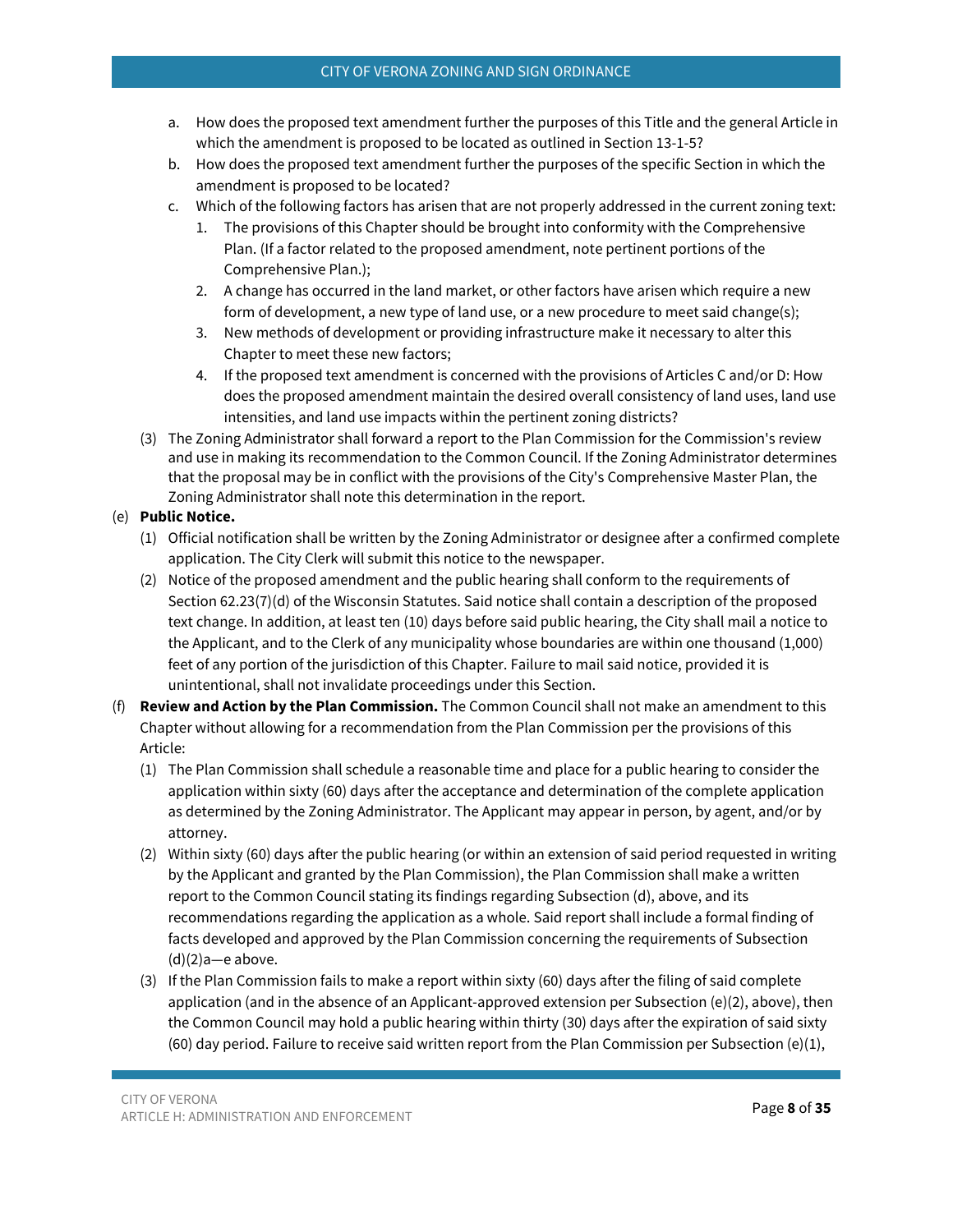above, shall not invalidate the proceedings or actions of the Common Council. If such a public hearing is necessary, the Common Council shall provide notice per the requirements of Subsection  $(e)(1)$ , above.

- (4) If the Plan Commission recommends approval of an application, it shall state in the minutes or in a subsequently issued written decision, its conclusion and any finding of facts supporting its conclusion: (1) that the potential public benefits of the proposed amendment outweigh any and all potential adverse impacts of the proposed amendment, as identified in Subsections (d)(2) above, after taking into consideration the proposal by the Applicant.
- (g) **Review and Action by the Common Council.** The Common Council shall consider the Plan Commission's recommendation regarding the proposed text amendment. The Council may request further information and/or additional reports from the Plan Commission, Zoning Administrator, and/or the Applicant. The Council may take final action on the application at the time of its initial meeting, or may continue the proceedings. The Common Council may approve the amendment as originally proposed, approve the proposed amendment with modifications (per the recommendations of the Zoning Administrator, the Plan Commission, authorized outside experts, or its own members), or deny approval of the proposed amendment. Any action to amend the provisions of the proposed amendment requires a majority vote of the Council. The Common Council's approval of the requested amendment shall be considered the approval of a unique request and shall not be construed as precedent for any other proposed amendment.
- (h) **Effect of Denial.** No application which has been denied (either wholly or in part) shall be resubmitted for a period of 12 months from the date of said order of denial, except on grounds of new evidence or proof of change of factors found valid by the Zoning Administrator.
- (i) **Fee.** A fee is required for this procedure as set forth in the City Fee Schedule, as amended.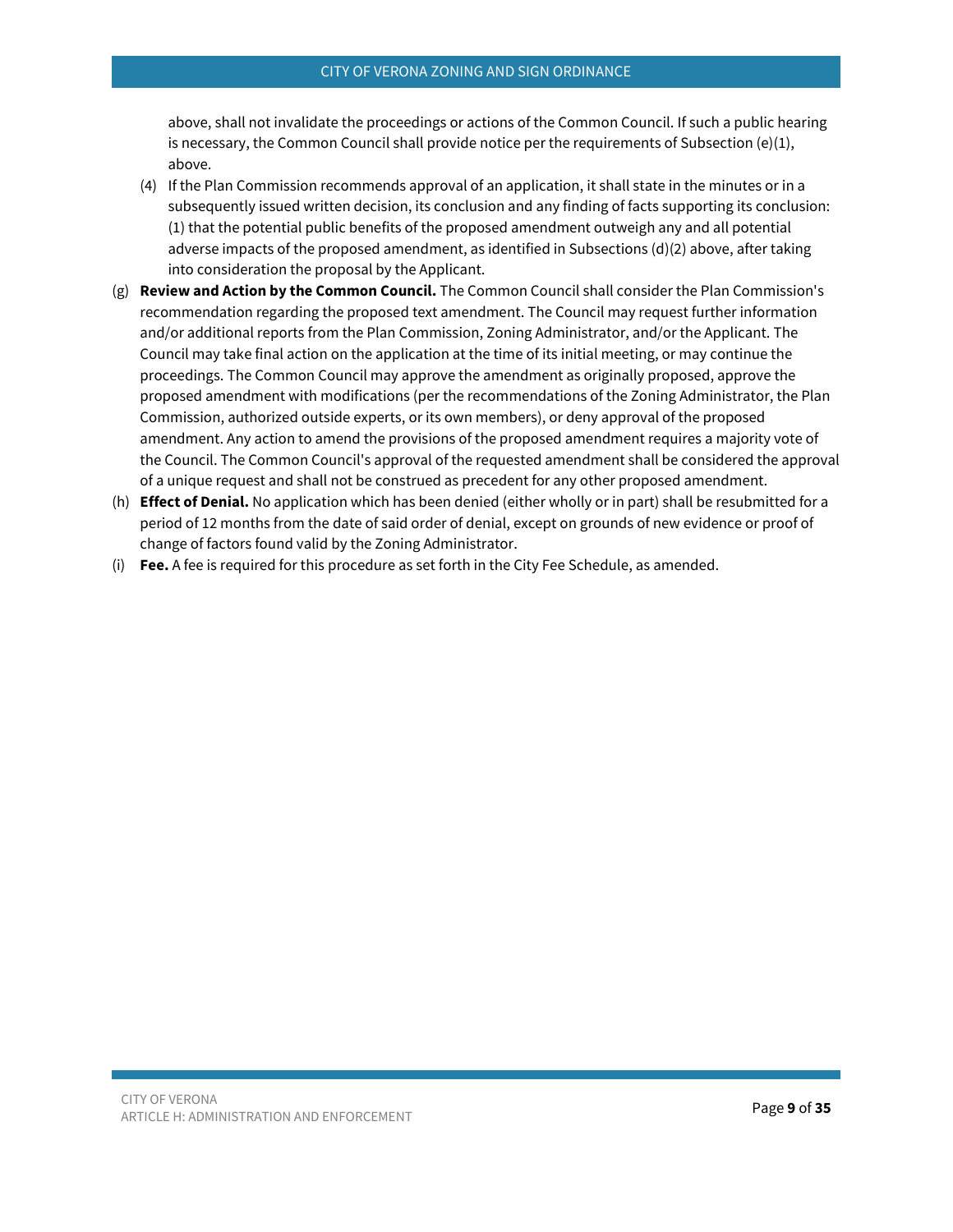## <span id="page-9-0"></span>13-1-216 - Amendment of Official Zoning Map

- (a) **Purpose.** The purpose of this Section is to provide regulations which govern the procedure and requirements for the review and approval, or denial, of proposed amendments to provisions of the Official Zoning Map (see Sections 13- 1-82 and 13-1-223). (Refer to the requirements of Sec. 62.23(7)(d), Wisconsin Statutes.)
- (b) **Initiation of Request for Amendment to Official Zoning Map.** Proceedings for amendment of the Official Zoning Map may be initiated by any one of the following 3 methods:
	- (1) An application of the owner(s) of the subject property;
	- (2) A recommendation of the Plan Commission; or
	- (3) By action of the Common Council.
- (c) **Application Requirements.** All applications for proposed amendments to the Official Zoning Map, regardless of the party of their



initiation per Subsection (b) above, shall be filed in the office of the Zoning Administrator, and shall be approved as complete by the Zoning Administrator prior to the formal initiation of this procedure. No placement of the application on any agenda, as an item to be acted upon, shall occur unless confirmation of a complete application is stated to the applicant. The item may be placed on any agenda as a discussiononly item, with the permission of the Zoning Administrator, without an application. Prior to the submittal of the Official Notice regarding the application to the newspaper by the City Clerk, the Applicant shall provide the Planning Director with the payment and completed application form, which dictates the required provisions for a complete application. Said complete application shall conform to the rules and requirements adopted by the Zoning Administrator.

- (d) **Review by the Zoning Administrator.** The proposed amendment to the Official Zoning Map shall be reviewed by the Zoning Administrator as follows:
	- (1) The Zoning Administrator shall determine whether the application is complete and fulfills the requirements of this Chapter. The Zoning Administrator will notify the applicant if the application does not fulfill the requirement of this Chapter, is incomplete, or is complete.
	- (2) The Zoning Administrator shall review the complete application and evaluate and comment on the written justification for the proposed map amendment provided in the application per Subsection (c)(3), above. The Zoning Administrator shall also evaluate the application to determine whether the requested is in harmony with the recommendations of the City of Verona's Comprehensive Master Plan, particularly as evidenced by compliance with the standards of Subsection (d)(2)a-c, below: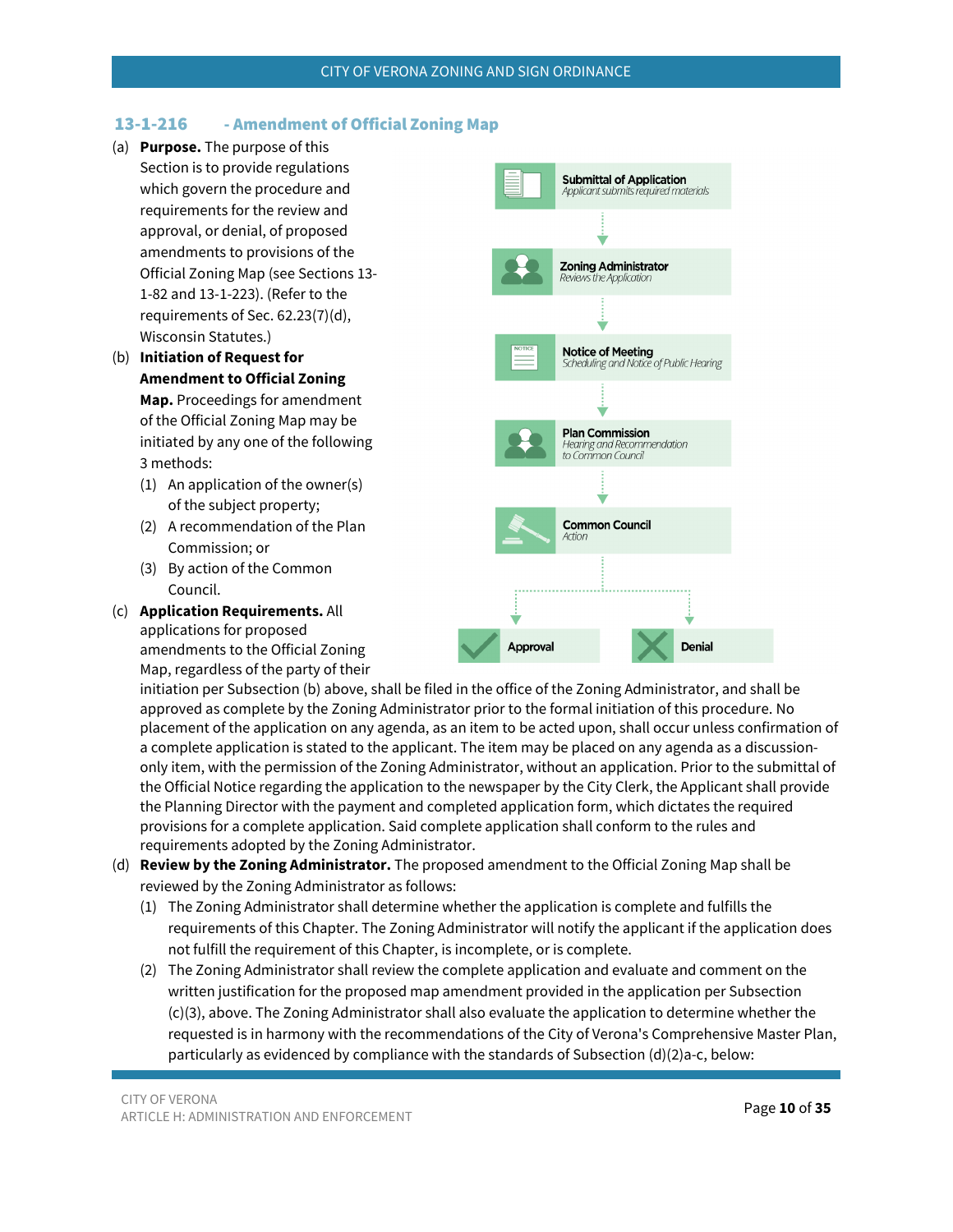- a. Which of the following factors has arisen that are not properly addressed on the current Official Zoning Map?
	- 1. The designations of the Official Zoning Map should be brought into conformity with the Comprehensive Plan;
	- 2. A mistake was made in mapping on the Official Zoning Map. (That is, an area is developing in a manner and purpose different from that for which it is mapped.) NOTE: If this reason is cited, it must be demonstrated that the discussed inconsistency between actual land use and designated zoning is not intended, as the City may intend to stop an undesirable land use pattern from spreading;
	- 3. Factors have changed, (such as the availability of new data, the presence of new roads or other infrastructure, additional development, annexation, or other zoning changes), making the subject property more appropriate for a different zoning district;
	- 4. Growth patterns or rates have changed, thereby creating the need for an Amendment to the Official Zoning Map.
- b. How does the proposed amendment to the Official Zoning Map maintain the desired consistency of land uses, land use intensities, and land use impacts as related to the environs of the subject property?
- (3) The Zoning Administrator shall forward a report to the Plan Commission for their review and use in the making its recommendation to the Common Council. The Zoning Administrator shall note any points of conflict with the above findings and the Comprehensive Master Plan in their report.

## (e) **Public Notice.**

- (1) Official notification shall be written by the Zoning Administrator or designee after a confirmed complete application. The City Clerk will submit this notice to the newspaper.
- (2) Notice of the proposed amendment and the public hearing shall conform to the requirements of Section 62.23(7)(d) of the Wisconsin Statutes. Said notice shall contain a description of the subject property and the proposed change in zoning. In addition, at least ten (10) days before said public hearing, the City shall mail a notice to the Applicant; to all property owners within a two hundred and fifty (250) foot radius of the boundaries of the subject property; and to the Clerk of any municipality whose boundaries are within 1,000 feet of any portion of the jurisdiction of this Chapter. Failure to mail said notice, provided it is unintentional, shall not invalidate proceedings under this Section.
- (3) The City will place a sign on the subject property providing notice of the public hearing per Sec. 8-1(b).

## (f) **Review and Action by the Plan Commission.**

- (1) The Common Council shall not make an amendment to the Official Zoning Map without allowing for a recommendation from the Plan Commission per the provisions of this Subsection.
- (2) The Plan Commission shall schedule a reasonable time and place for a public hearing to consider the application within sixty (60) days of the acceptance and determination of the complete application as determined by the Zoning Administrator. The Applicant may appear in person, by agent, and/or by attorney.
- (3) Within sixty (60) days after the public hearing (or within an extension of said period requested in writing by the Applicant and granted by the Plan Commission), Staff to the Plan Commission shall make a written report to the Common Council stating its findings regarding Subsection (d), above, and its recommendations regarding the application as a whole. Said report shall include a formal finding of facts developed and approved by the Plan Commission concerning the requirements of (d)(2)a-c above.
- (4) If the Plan Commission fails to make a report within sixty (60) days after the filing of said complete application (and in the absence of an Applicant-approved extension per Subsection (e)(3), above), then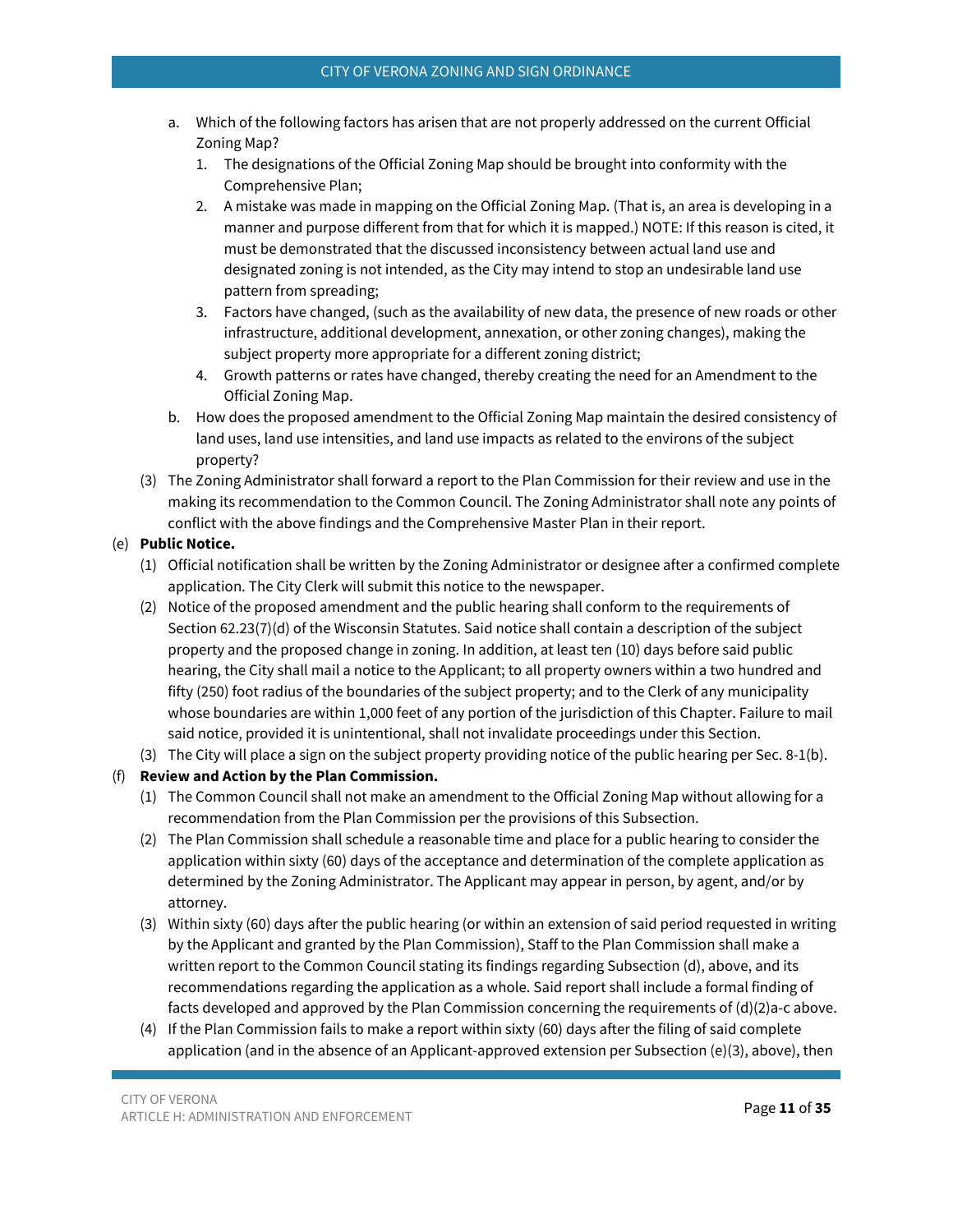the Common Council may hold a public hearing within thirty (30) days after the expiration of said sixty (60) day period. Failure to receive said written report from the Plan Commission per Subsection (e)(2), above, shall not invalidate the proceedings or actions of the Common Council. If such a public hearing is necessary, the Common Council shall provide notice per the requirements of Subsection  $(e)(2)$ , above.

- (5) If the Plan Commission recommends approval of an application, it shall state in the minutes or in a subsequently issued written decision, its conclusion and any finding of facts supporting its conclusion that the proposed amendment satisfies the standards of this Section.
- (g) **Review and Action by the Common Council.** The Common Council shall consider the Plan Commission's recommendation regarding the proposed amendment to the Official Zoning Map. The Council may request further information and/or additional reports from the Plan Commission, the Zoning Administrator, and/or the Applicant. The Council may take final action on the application to the Official Zoning Map at the time of its initial meeting, may continue the proceedings, may approve the amendment as originally proposed, may approve the proposed amendment with modifications (per the recommendations of the Zoning Administrator, the Plan Commission, authorized outside experts, or its own members), or may deny approval of the proposed amendment. Any action to amend the Official Zoning Map requires a majority vote of the Council. The Common Council's approval of the requested amendment shall be considered the approval of a unique request and shall not be construed as precedent for any other proposed amendment.
- (h) **Effect of Denial.** No application which has been denied (either wholly or in part) shall be resubmitted for a period of three (3) months from the date of said order of denial, except on grounds of new evidence or proof of change of factors found valid by the Zoning Administrator.
- (i) **Fee.** A fee is required for this procedure as set forth in the City Fee Schedule, as amended.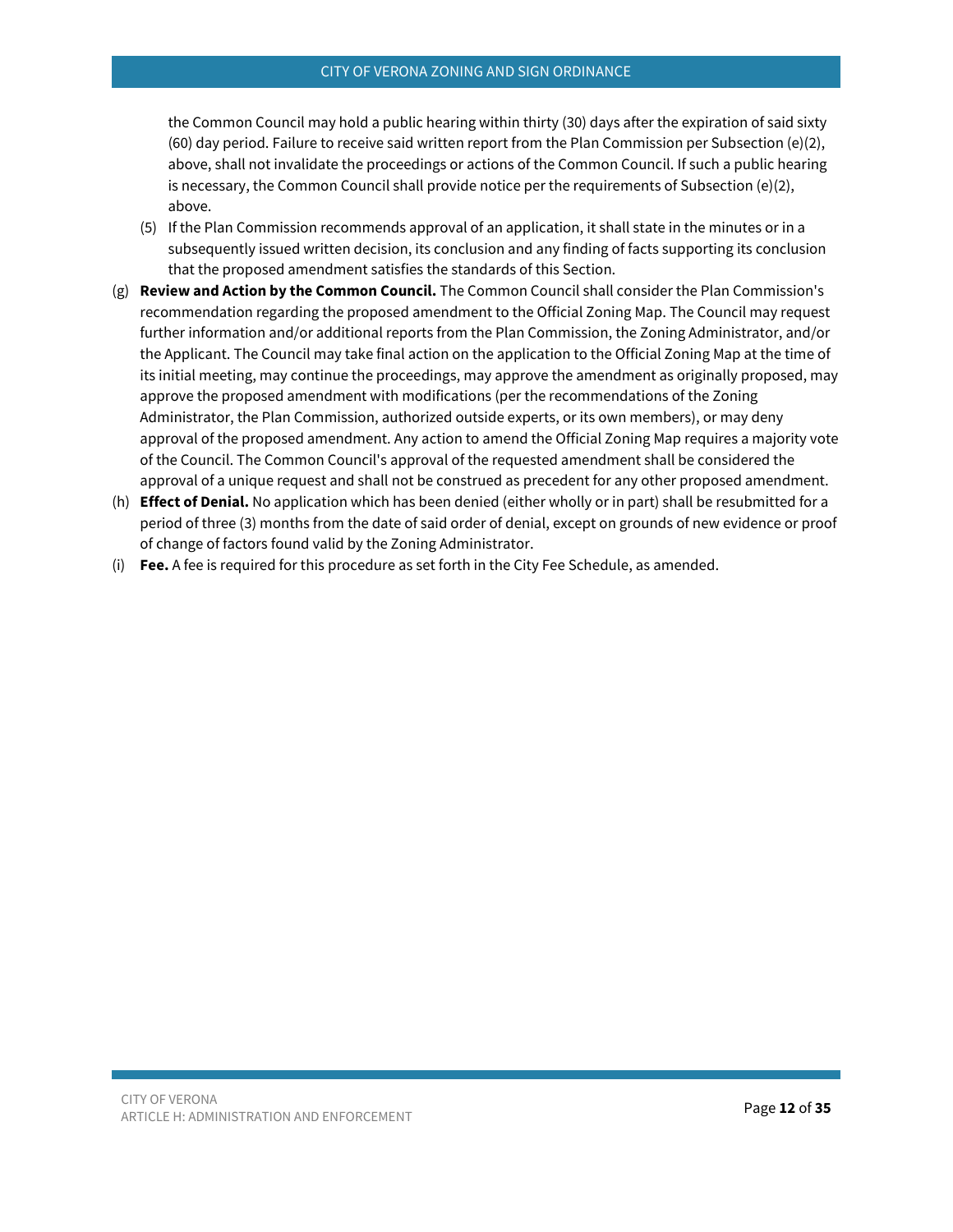## <span id="page-12-0"></span>13-1-217 - Conditional Use Review and Approval

### (a) **Purpose.**

- (1) The purpose of this Section is to provide regulations which govern the procedure and requirements for the review and approval, or denial, of proposed conditional uses.
- (2) Conditional uses are those uses having some special impact or uniqueness that require a careful review of their location, design, configuration and special impact to determine, against fixed standards, the desirability of permitting their establishment on any given site. They are uses that may or may not be appropriate in a particular location depending on a weighing, in each case, of the public need and benefit against the local impact and effect. Under this Chapter, a proposed Conditional Use shall be denied unless the Applicant can demonstrate, to the



satisfaction of the City, that the proposed Conditional Use will not create undesirable impacts on nearby properties, the environment, nor the community as a whole.

- (b) **Initiation of Request for Approval of a Conditional Use.** Proceedings for approval of a conditional use may be initiated by an application of the owner(s) of the subject property.
- (c) **Application Requirements.** All proposed conditional use application shall be submitted to the Zoning Administrator for approval of completeness to initiate the process. Once deemed complete, the item can be placed on the agenda. The item may be placed on any agenda as a discussion-only item, with the permission of the Zoning Administrator, without an application. Prior to the submittal of the Official Notice regarding the application to the newspaper by the City Clerk, the Applicant shall provide the Zoning Administrator with the payment and a completed application form, which dictates the required provisions for a complete application. In addition, said complete application shall conform to the rules and requirements adopted by the Zoning Administrator.
- (d) **Review by the Zoning Administrator.** The proposed conditional use shall be reviewed by the Zoning Administrator as follows:
	- (1) The Zoning Administrator shall determine whether the application is complete and fulfills the requirements of this Chapter. The Zoning Administrator will notify the applicant if the application does not fulfill the requirements of this Chapter, is incomplete, or is complete.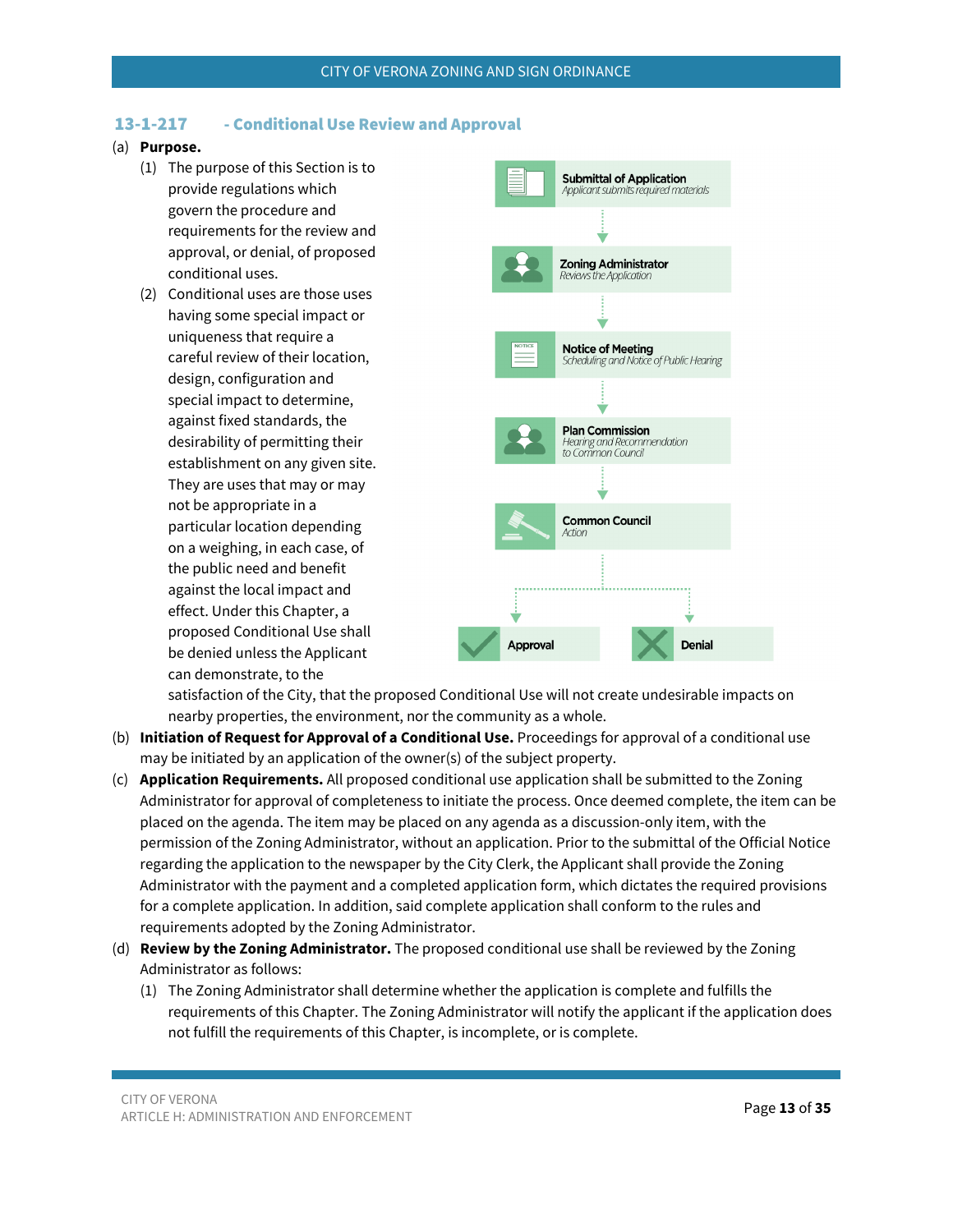### CITY OF VERONA ZONING AND SIGN ORDINANCE

- (2) The Zoning Administrator shall review the application and evaluate and comment on the written justification for the proposed conditional use provided in the application per Subsection  $(c)(5)$ , above. The Zoning Administrator shall also evaluate the application to determine whether the requested is in harmony with the recommendations of the City's Comprehensive Master Plan, particularly as evidenced by compliance with the standards of Subsection (d)(2)a—f below:
	- a. How is the proposed conditional use (in its specific location) in harmony with the purposes, goals, objectives, policies and standards of the City of Verona Comprehensive Plan, this Chapter, and any other plan, program, or Chapter adopted, or under consideration pursuant to official notice by the City?
	- b. Does the proposed conditional use, in its proposed location and as depicted on the required site plan [see Subsection (c)(4), above], result in a substantial or undue adverse impact on nearby property, the character of the neighborhood, environmental factors such as dust, lighting, air pollution, noise, odor, glare, heat, hazardous materials, traffic factors, parking, public improvements, public property or rights-of-way, or other matters affecting the public health, safety, or general welfare, either as they now exist or as they may in the future be developed as a result of the implementation of the provisions of this Chapter, the Comprehensive Plan, or any other plan, program, map, or Chapter adopted or under consideration pursuant to official notice by the City or other governmental agency having jurisdiction to guide development?
	- c. Does the proposed conditional use maintain the desired consistency of land uses, land use intensities, and land use impacts as related to the environs of the subject property?
	- d. Is the proposed conditional use located in an area that will be adequately served by, and will not impose an undue burden on, any of the improvements, facilities, utilities, or services provided by public agencies serving the subject property?
	- e. Do the potential public benefits of the proposed conditional use outweigh any and all potential adverse impacts of the proposed conditional use (as identified in Subsections (d)(2)a—e above), after taking into consideration the Applicant's proposal and any requirements recommended by the Applicant to ameliorate such impacts?
- (3) The Zoning Administrator shall forward a report to the Plan Commission for their review and use in making its recommendation to the Common Council. The Zoning Administrator shall note any point of conflict with the above findings and the Comprehensive Master Plan in their report.

## (e) **Public Notice.**

- (1) Official notification shall be written by the Zoning Administrator or designee after a confirmed complete application. The City Clerk will submit this notice to the newspaper.
- (2) Notice of the proposed conditional use and the public hearing shall conform to the requirements of Section 62.23(7)(d) of the Wisconsin Statutes. Said notice shall contain a description of the proposed conditional use. In addition, at least ten (10) days before said public hearing, the City shall mail a notice to the Applicant, to all property owners within a two hundred and fifty (250) foot radius of the boundaries of the subject property; and to the Clerk of any municipality whose boundaries are within one thousand (1,000) feet of any portion of the jurisdiction of this Chapter. Failure to mail said notice, provided it is unintentional, shall not invalidate proceedings under this Section.
- (3) The City will place a sign on the subject property providing notice of the public hearing per Sec. 8-1(b).

## (f) **Review and Action by the Plan Commission.**

(1) The Common Council shall not approve a conditional use without allowing for a recommendation from the Plan Commission per the provisions of this Subsection.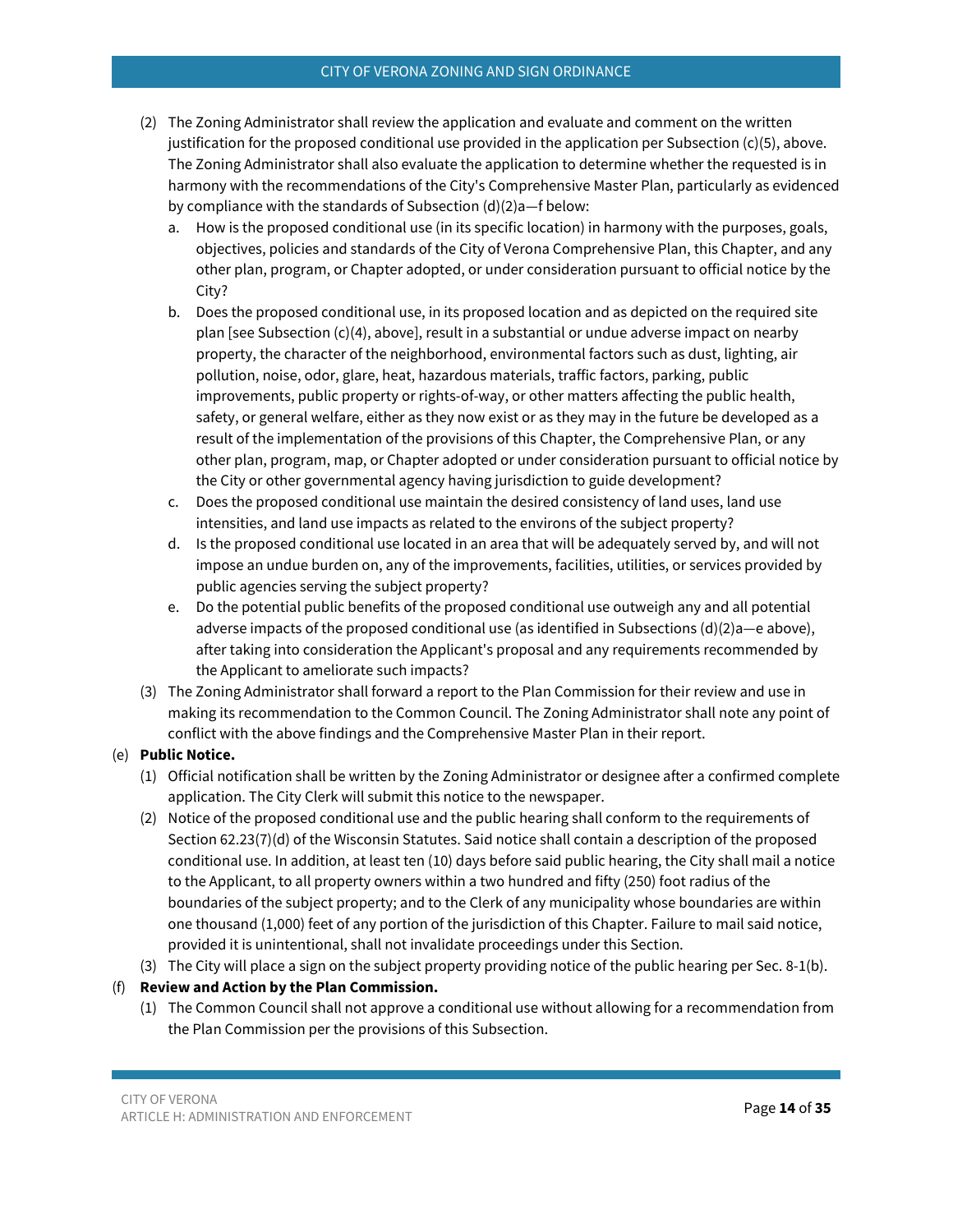### CITY OF VERONA ZONING AND SIGN ORDINANCE

- (2) The Plan Commission shall schedule a reasonable time and place for a public hearing to consider the application within forty-five (45) days after the acceptance and determination of the complete application as determined by the Zoning Administrator. The Applicant may appear in person, by agent, and/or by attorney.
- (3) Within sixty (60) days after the public hearing (or within an extension of said period requested in writing by the Applicant and granted by the Plan Commission), the Plan Commission shall make a written report to the Common Council stating its findings regarding Subsection (d), above, and its recommendations regarding the application as a whole. Said report shall include a formal finding of facts developed and approved by the Plan Commission concerning the requirements of Subsection (d)(2)a—e above.
- (4) If the Plan Commission fails to make a report within sixty (60) days after the filing of said complete application (and in the absence of an Applicant-approved extension per Subsection (e)(3), above), then the Common Council may hold a public hearing within thirty (30) days after the expiration of said sixty (60) day period. Failure to receive said written report from the Plan Commission per Subsection (e)(2), above, shall not invalidate the proceedings or actions of the Common Council. If such a public hearing is necessary, the Common Council shall provide notice per the requirements of Subsection (e)(2), above.
- (5) If the Plan Commission recommends approval of an application, it shall state in the minutes or in a subsequently issued written decision, its conclusion and any finding of facts supporting its conclusion that the potential public benefits of the proposed conditional use outweigh any and all potential adverse impacts of the proposed conditional use, as identified in Subsections (d)(2)a—f above, after taking into consideration the proposal by the Applicant.
- (g) **Review and Action by the Common Council.** The Common Council shall consider the Plan Commission's recommendation regarding the proposed conditional use. The Council may request further information and/or additional reports from the Plan Commission, Zoning Administrator, and/or the Applicant. The Council may take final action on the application at the time of its initial meeting, or may continue the proceedings. Common Council may approve the conditional use as originally proposed, may approve the proposed conditional use with modifications (per the recommendations of the Zoning Administrator, the Plan Commission, authorized outside experts, or its own members), or may deny approval of the proposed conditional use. Any action to amend the provisions of the proposed conditional use requires a majority vote of the Council. The Common Council's approval of the requested conditional use shall be considered the approval of a unique request and shall not be construed as precedent for any other proposed conditional use.
- (h) **Effect of Denial.** No application which has been denied (either wholly or in part) shall be resubmitted for a period of twelve (12) months from the date of said order of denial, except on grounds of new evidence or proof of change of factors found valid by the Zoning Administrator.
- (i) **Additional Requirements.** Once a conditional use is granted, no Erosion Control Permit, Site Plan approval (per Section 13-1-220), Certificate of Occupancy, or Building Permit shall be issued for any development which does not comply with the requirements of this Chapter.

### (j) **Revocation of Approved Conditional Use.**

(1) A conditional use found not to be in compliance with the terms of this Chapter, with other applicable terms in the Code of Ordinances, with the conditions imposed, if any, upon the specific conditional use permit approved by the Common Council, or with applicable state law shall constitute grounds for revocation.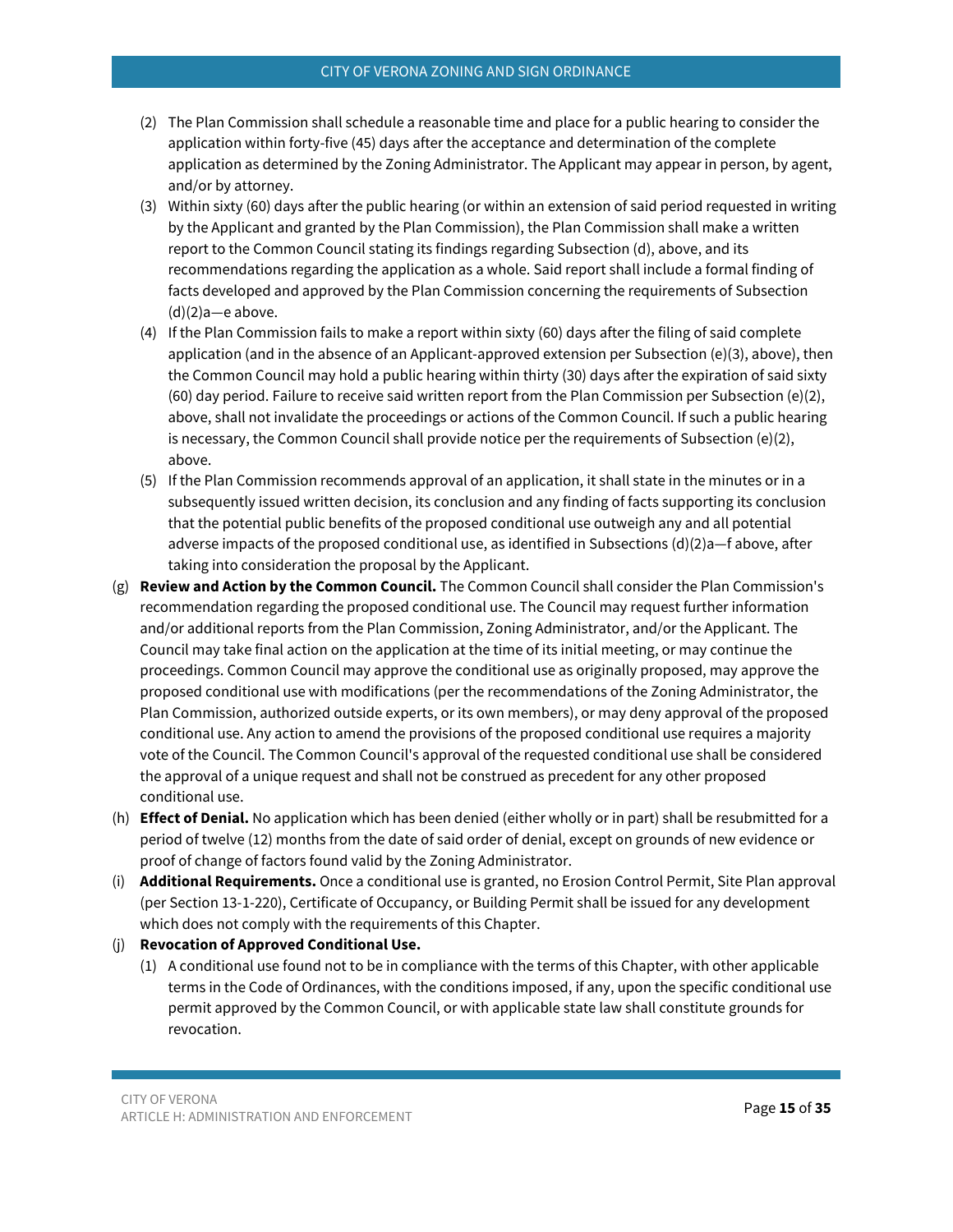- (2) A conditional use permit may also be revoked if, from the facts presented at the public hearing or by investigation, the Plan Commission finds any one (1) or more of the following grounds:
	- a. That the permit approval was obtained by fraud;
	- b. That the permit granted is being or has been exercised contrary to the conditions of such permit or in violation of any applicable licenses, permits, regulations, laws, or ordinances; and
	- c. That the use for which the permit approval was granted is being or has been exercised as to be detrimental to the public health or safety or so as to constitute a nuisance
- (3) Upon request by the Zoning Administrator or the Common Council, the Common Council shall hold a public hearing to determine whether or not to revoke a conditional use permit, which would follow the public hearing notifications except that the owner of the property will be served a notice by registered mail, postage prepaid, or return receipt requested. At such hearing, the holder of the conditional use permit and any other interested persons shall be given an opportunity to speak. The Common Council shall then revoke the permit or maintain the permit. If the Common Council decides to maintain the permit, it may choose to place additional conditions upon the permit.
- (4) **Time Limits on the Development of Conditional Use.** The start of construction of any and all conditional uses shall be initiated within three hundred and sixty-five (365) days of their approval by Common Council and shall be operational within seven hundred and thirty (730) days of said approval. Failure to initiate development within this period shall automatically constitute a revocation of the conditional use. For the purposes of this Section, "operational" shall be defined as the granting of a Certificate of Occupancy, or all other all approvals or licenses necessary for the operation of the conditional use. Prior to such a revocation, the Applicant may request an extension of this period. Said request shall require formal approval by Plan Commission and shall be based upon a showing of acceptable justification (as determined by Plan Commission).
- (k) **Discontinuing an Approved Conditional Use.** Any and all conditional uses which have been discontinued for a period exceeding three hundred and sixty-five (365) days shall have their conditional use invalidated automatically. The burden of proof shall be on the property owner to conclusively demonstrate that the subject conditional use was operational during this period.
- (l) **Change of Ownership.** All requirements of the approved conditional use shall be continued regardless of ownership of the subject property. Modification, alteration, or expansion of any conditional use in violation as approved per Subsection (f), above, without approval by the Common Council shall be grounds for revocation of said conditional use approval per Subsection (h), above.
- (m) **Fee.** A fee is required for this procedure as set forth in the City Fee Schedule, as amended.
- (n) **Conditional Use Found Not to be in Compliance.** Any conditional use found not to be in compliance with the terms of this Chapter or found not to be in compliance with the specific conditions imposed on the conditional use shall be considered in violation of this Chapter. The penalties identified in Section 13-1-227 are in addition to, and not in lieu of, revocation and other remedies provided for in this Chapter.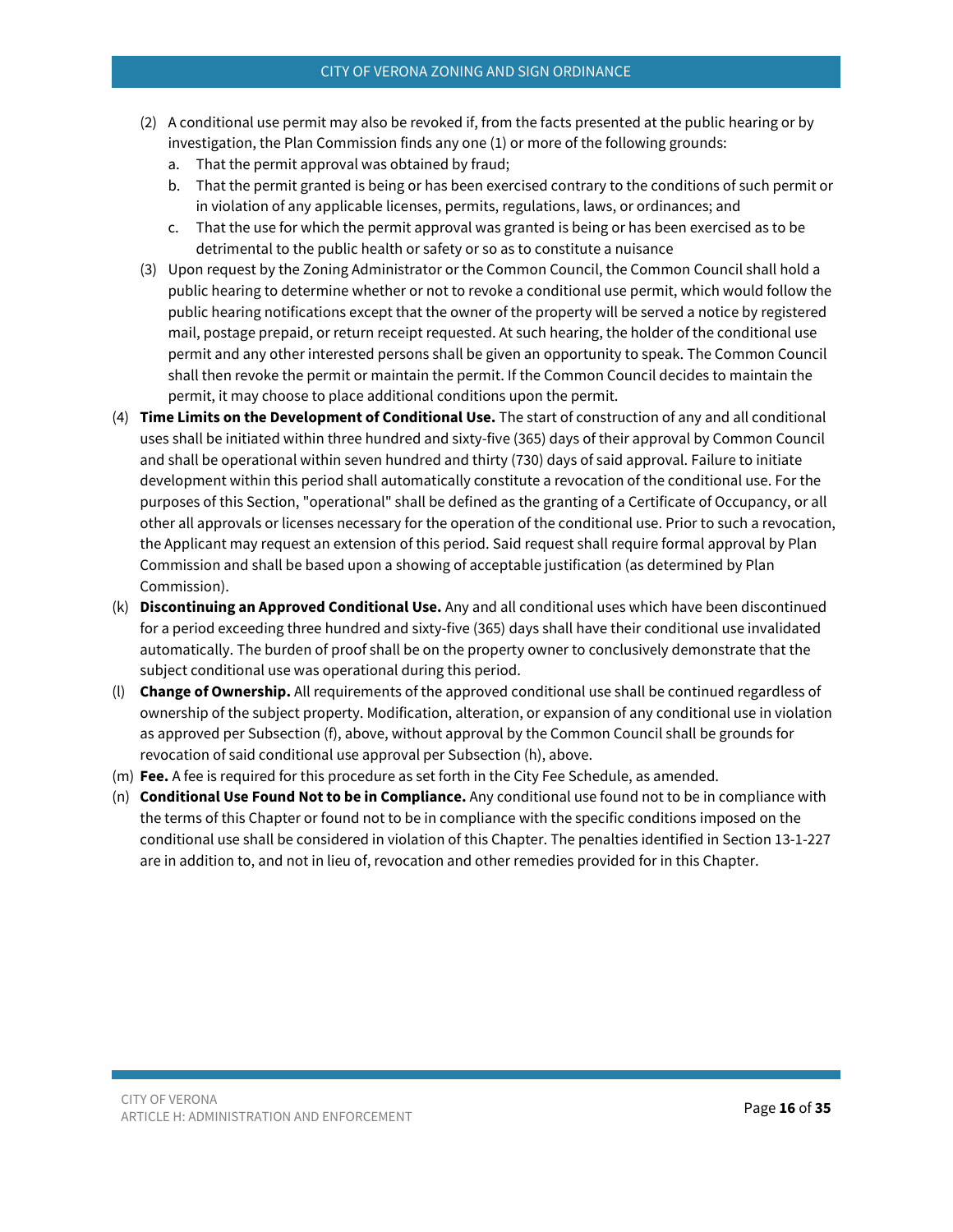### <span id="page-16-0"></span>13-1-218 - Temporary Use Review and Approval

### (a) **Purpose**.

- (1) The purpose of this Section is to provide regulations which govern the procedure and requirements for the review and approval, or denial, of proposed temporary use.
- (2) Temporary uses are those uses which have the potential to create undesirable impacts on nearby properties if allowed to develop simply under the general requirements of this Chapter. These uses can also



potentially create undesirable impacts on nearby properties which cannot be determined except on a case by case basis. In order to prevent this from occurring, all temporary uses are required to meet certain procedural requirements applicable only to temporary uses, in addition to the general requirements of this Chapter and the requirements of the zoning district in which the subject property is located. A public hearing process is not required to review a request for a temporary use.

- (b) **Regulations Applicable to All Temporary Uses.** No public hearing is required to grant a temporary use; however, a demonstration that the developer proposes to meet all temporary use requirements of this Article and all applicable bulk regulations must be made at time of site plan application (see Section 8-10). Furthermore, no Building Permit or Certificate of Occupancy, if required, shall be issued for any temporary use which does not comply with all requirements of this Title. Any temporary use found not to be in compliance with the terms of this Chapter shall be considered in violation of this Chapter and shall be subject to all applicable procedures and penalties.
- (c) **Application Requirements.** All applications for proposed temporary uses, shall be approved as complete by the Zoning Administrator prior to the formal initiation of this procedure. Said complete application shall be conform to the rules and requirements adopted by the Zoning Administrator.
- (d) **Fee.** A fee is required for this procedure as set forth in the City Fee Schedule, as amended.
- (e) **Authority**. The Zoning Administrator may authorize the temporary use of a building, structure, or lot as authorized under this Section. The Zoning Administrator will only approve a temporary use upon a finding that such use will not have an adverse impact on surrounding properties or threaten the public health, safety, or welfare, and that such temporary use is otherwise in compliance with this Chapter. The Zoning Administrator may impose any such conditions on their approval of the temporary use that they deem necessary to protect the public health, safety, and welfare. The denial of a Temporary Use Permit by the Zoning Administrator may be appealed to the Zoning Board of Appeals.
- (f) **Term**. The term of a temporary use approved by the Zoning Administrator may not exceed six (6) months. Upon expiration of the six (6) month term, the Zoning Administrator may allow the temporary use to continue for up to one (1) additional six (6) month period.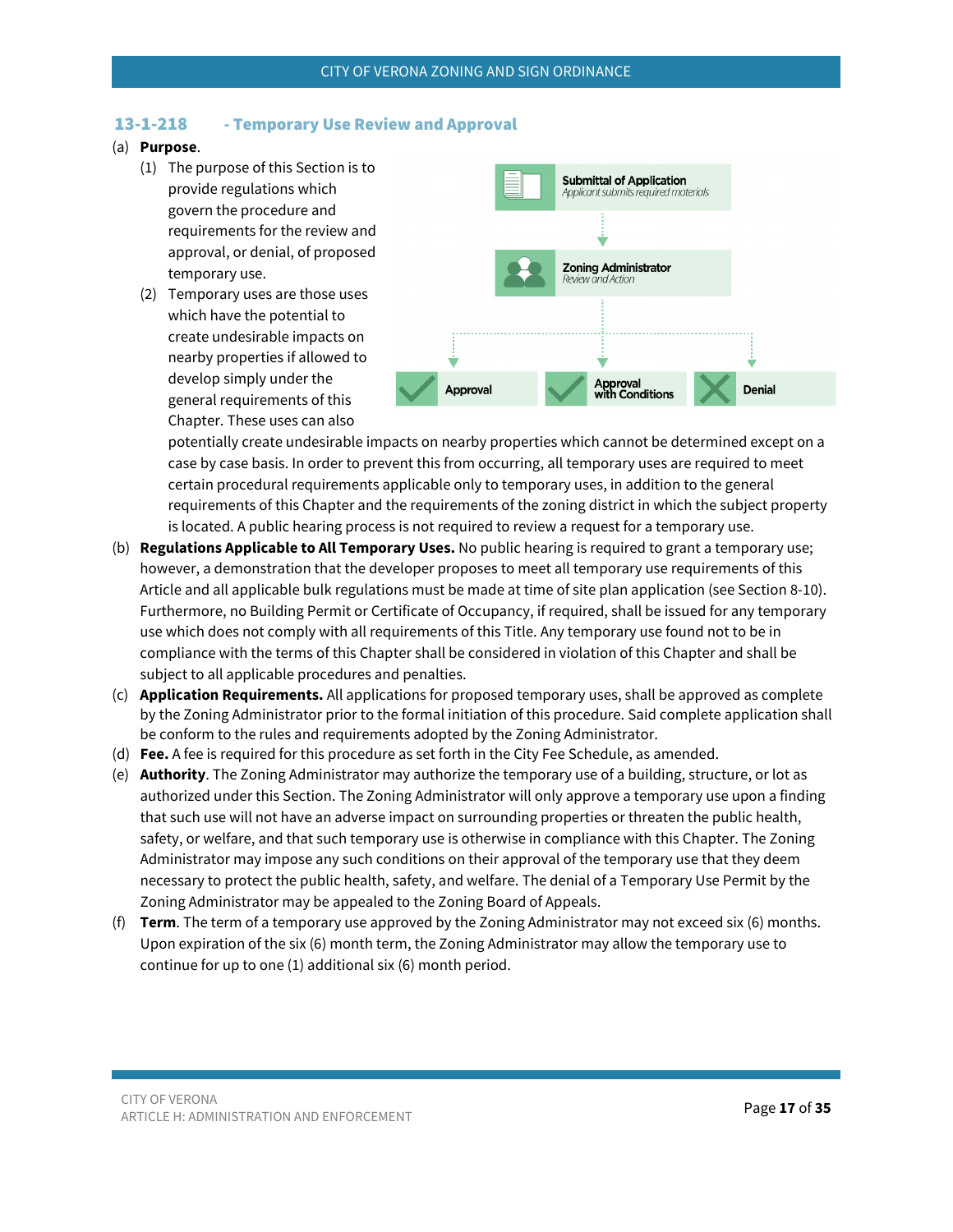## <span id="page-17-0"></span>13-1-219 - Sign Permit

- (a) **Purpose.** The purpose of this Section is to provide a procedure and requirement for obtaining a Sign Permit prior to the erection of certain signs as required by Article 7.
- (b) **General Requirement.** Unless specifically permitted by Article 7, no sign shall be erected, altered, or relocated after the effective date of this Title until a Sign Permit has been secured from the Zoning Administrator.



(g) **Application Requirements.** All

applications for sign permits shall be made in writing on a form supplied by the City of Verona Zoning Administrator. Said application shall be submitted with all required information provided and shall conform to the rules and requirements adopted by the Zoning Administrator.

- (c) **Procedure.** The Zoning Administrator shall review the submitted application for compliance with the requirements of Article 7 and Subsection (c), above. Upon the receipt of a complete application, the Zoning Administrator shall issue an approved or denied Sign Permit based on the submitted application within 5 working days of the acceptance of the complete application. The decision of the Zoning Administrator to deny a sign permit may be appealed to the Zoning Board of Appeals.
- (d) **Termination of a Sign Permit.** Any sign found not to be in compliance with the terms of this Chapter shall be considered in violation of this Chapter and shall be subject to all applicable procedures and penalties.
- (e) **Fee.** A fee is required for this procedure as set forth in the City Fee Schedule, as amended.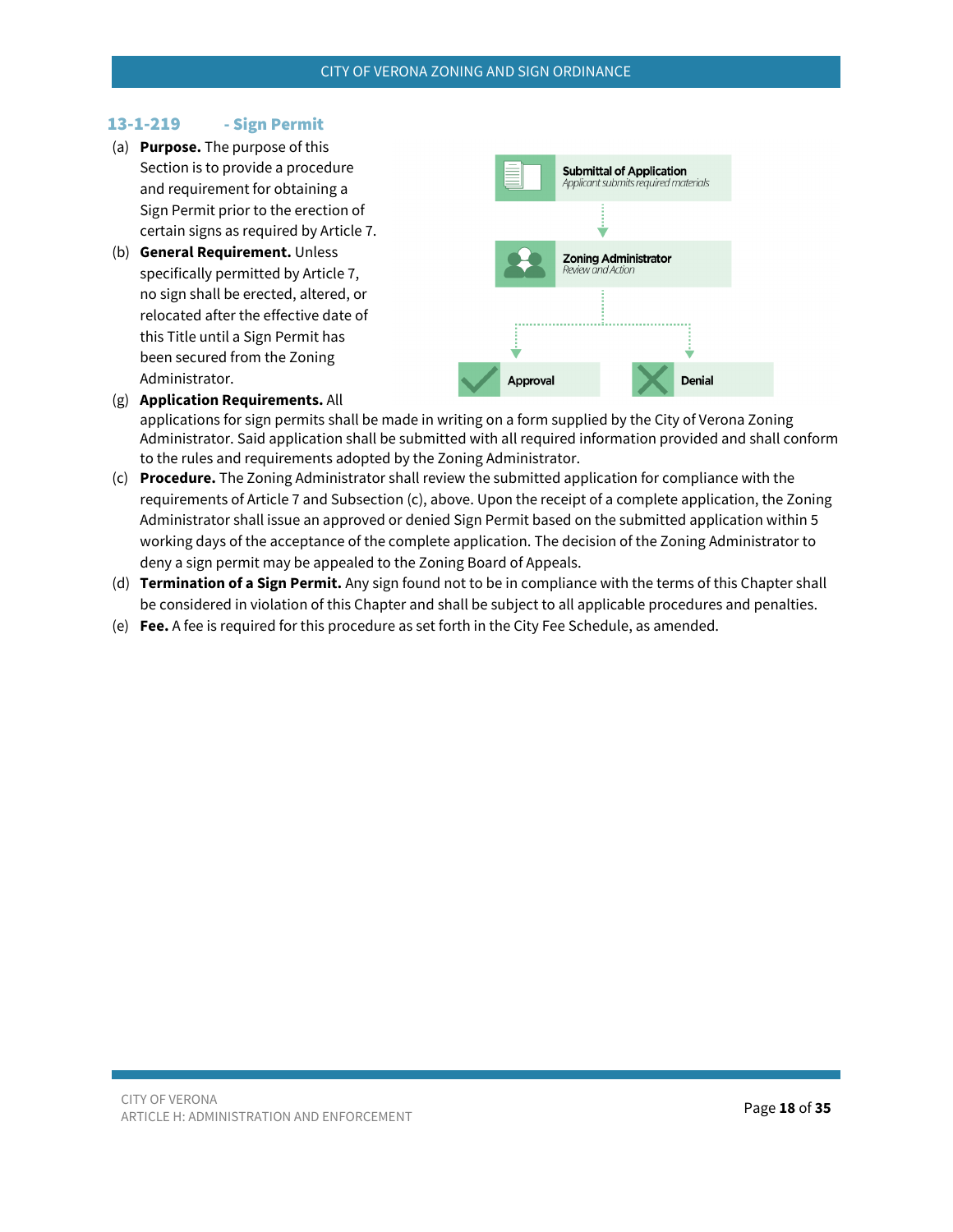### <span id="page-18-0"></span>13-1-220 - Site Plan Review and Approval

- (a) **Purpose.** The purpose of this Section is to specify the requirements and procedures for the review and approval of site plan applications. The provisions of this Section are designed to ensure that all proposed land use and development activity complies with the requirements of this Article.
- (b) **Applicability**. This Section requires that the initiation of all development activity (including building permits, zoning certificates, occupancy permits for change of use of an existing lot or structure where there is contemplated a site plan revision, clear cutting, grading, or filling) requires the approval of site, building and operational plans by the City Plan Commission before the building, occupancy, and zoning



permits can be issued—except, however, that development activity associated with an approved final plat of subdivision or certified survey map for residential buildings with two (2) or fewer dwelling units, and development activity associated with the full and complete implementation of a project approved within the Final Plan phase of the Planned Development is exempt from this requirement.

- (c) **Procedure**.
	- (1) **Initiation of Request for Approval of a Site Plan.** Proceedings for approval of a site plan shall be initiated by the owner(s) of the subject property, or their legally authorized representative(s).
	- (2) **Pre-Application Meeting.** The petitioner shall first meet with the Planning Department and other applicable City Staff to discuss preliminary concepts and plans for the development. Guidance will be provided to the Petitioner on technical requirements and procedures, and a timetable for project review may be discussed.
	- (3) **Application for Site Plan Review and Review by Zoning Administrator.** The petitioner shall submit an application to the Planning Department to initiate the process who will review it for completeness per the requirements of Subsection (d). The Zoning Administrator will notify the applicant if the application does not fulfill the requirements of this Chapter, is incomplete, or is complete. The review of the submitted application shall be completed within 10 working days of application submittal. Once the application is approved as complete, the Zoning Administrator shall schedule an appearance before the Plan Commission a minimum of 2 weeks from the date of complete application acceptance. Once deemed complete, the Zoning Administrator shall notify the petitioner of the date and time of the applicable Plan Commission meeting. No placement of the application on any agenda, as an item to be acted upon, shall occur unless said certification has occurred.
- (d) **Application Requirements.** All applications for proposed site plans shall be approved as complete by the Zoning Administrator prior to the formal initiation of this procedure and may be revised upon review by City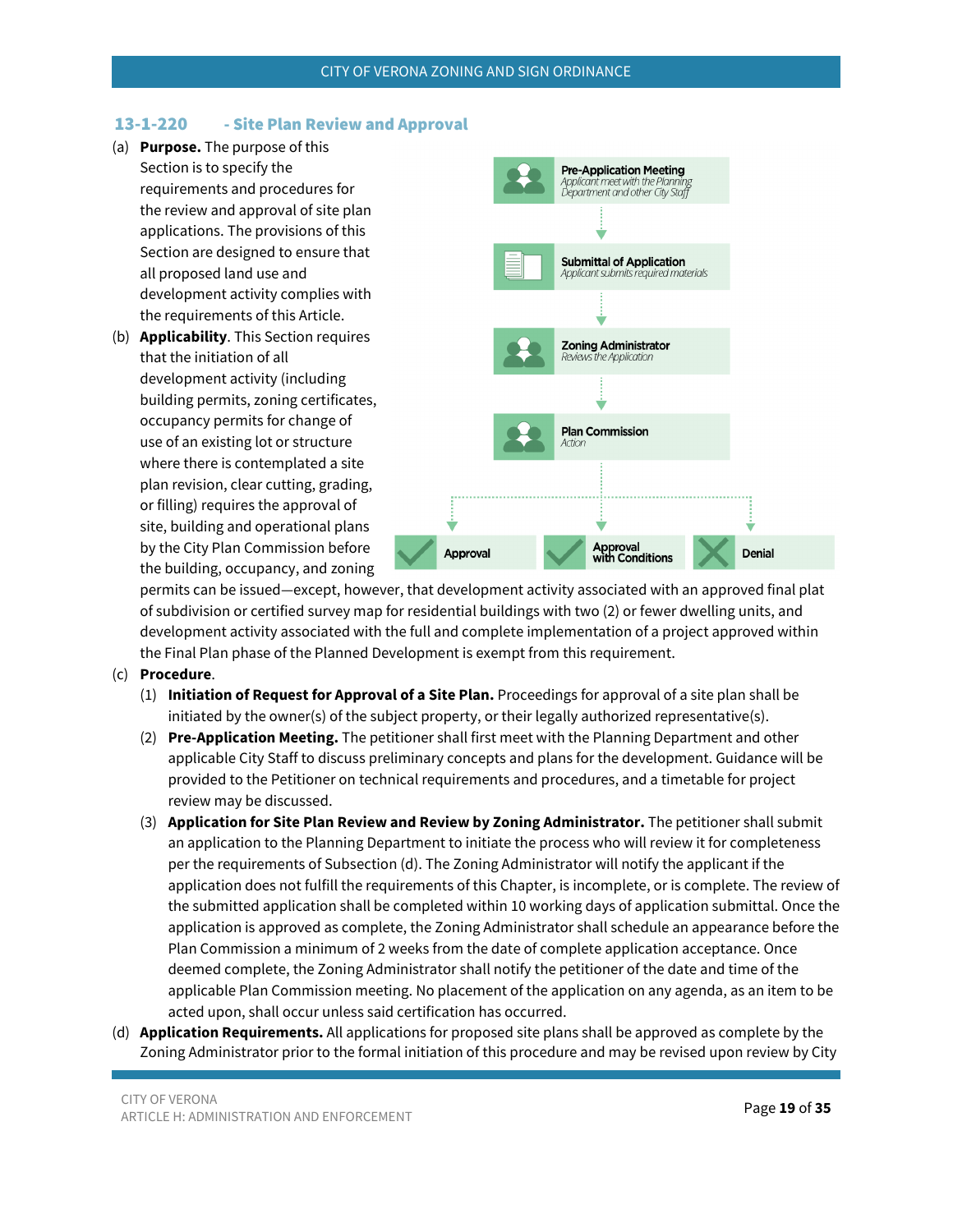Staff. The item may be placed on any agenda as a discussion-only item, with the permission of the Zoning Administrator, without an application. The applicant shall provide the Planning Department with payment and a completed application form and all supporting documentation. The application must conform to the rules and requirements adopted by the Zoning Administrator.

- (e) **Required Procedure for Submission and Review**.
	- (1) **Required Timing of Submission.** The site plan shall be submitted to the Zoning Administrator for initial review prior to, or concurrently with, the submission of the Preliminary Plat of Subdivision or the Certified Survey Map; or if the proposed development does not involve a land division, then submittal is required as an attachment to a required site plan. A concept plan of the proposed development may be submitted prior to the submission of the site plan, however, the acceptance and/or general approval of the concept plan does not indicate the approval of natural resource feature locations. A site plan prepared for the subject property which has been previously approved by the Zoning Administrator may be submitted for any subsequent development activity on the site. However, modifications to a previously approved site plan will be required if the analysis is no longer accurate for the subject property.
	- (2) **Review by City Staff.** City staff shall review the submitted site plan for general compliance with the following data sources:
		- a. Official Zoning Map;
		- b. Federal and state documents and maps such as, but not limited to, FEMA floodplain maps, wetland inventories, and topographic data
		- c. The City of Verona Comprehensive Master Plan; and
		- d. Site visits. The Zoning Administrator shall provide the petitioner with a written evaluation of the submitted site plan which shall indicate the acceptance by City Staff; or the need for further analysis work, discussion with the petitioner and/or Staff-recognized experts, or a joint site visit.
	- (3) **Modification of Site Plan .** If necessary, as determined by City Staff, revised site plans shall be prepared and submitted for review by City Staff, until a version is deemed acceptable. Staff review of the site plan may be appealed to the Board of Zoning Appeals as a matter of Chapter Interpretation. (See Section 13- 1-215).
	- (4) **Acceptance of Site Plan .** Upon notification of acceptance by City Staff, (or in case of appeal, by determination of the Board of Zoning Appeals), the petitioner may proceed with the submittal of necessary development documents.
	- (5) **Integration of the Site Plan Information with Required Development and/or Land Division Documents.** Information contained on the Site Plan relating to the boundaries of permanently protected green space areas (including natural resource protection areas, other permanently protected green space areas, and required mitigation areas) shall be clearly depicted on any and all site plans required as a precondition for application for any development permit (such as a Building Permit) and on any proposed Plat of Subdivision or Certified Survey Map.
- (f) **Review by the Plan Commission.** The Plan Commission, in its consideration of the submitted complete application, shall take into account the following:
	- (1) The basic intent of the Comprehensive Master Plan and Zoning Ordinance to ensure attractive, efficient, and appropriate development of land in the community;
	- (2) Whether the site plan application ensures particularly that every reasonable step has been taken to avoid depreciating effects on surrounding property and the natural environment;
	- (3) Whether the site plan application ensures that adequate public utilities and public services are being provided.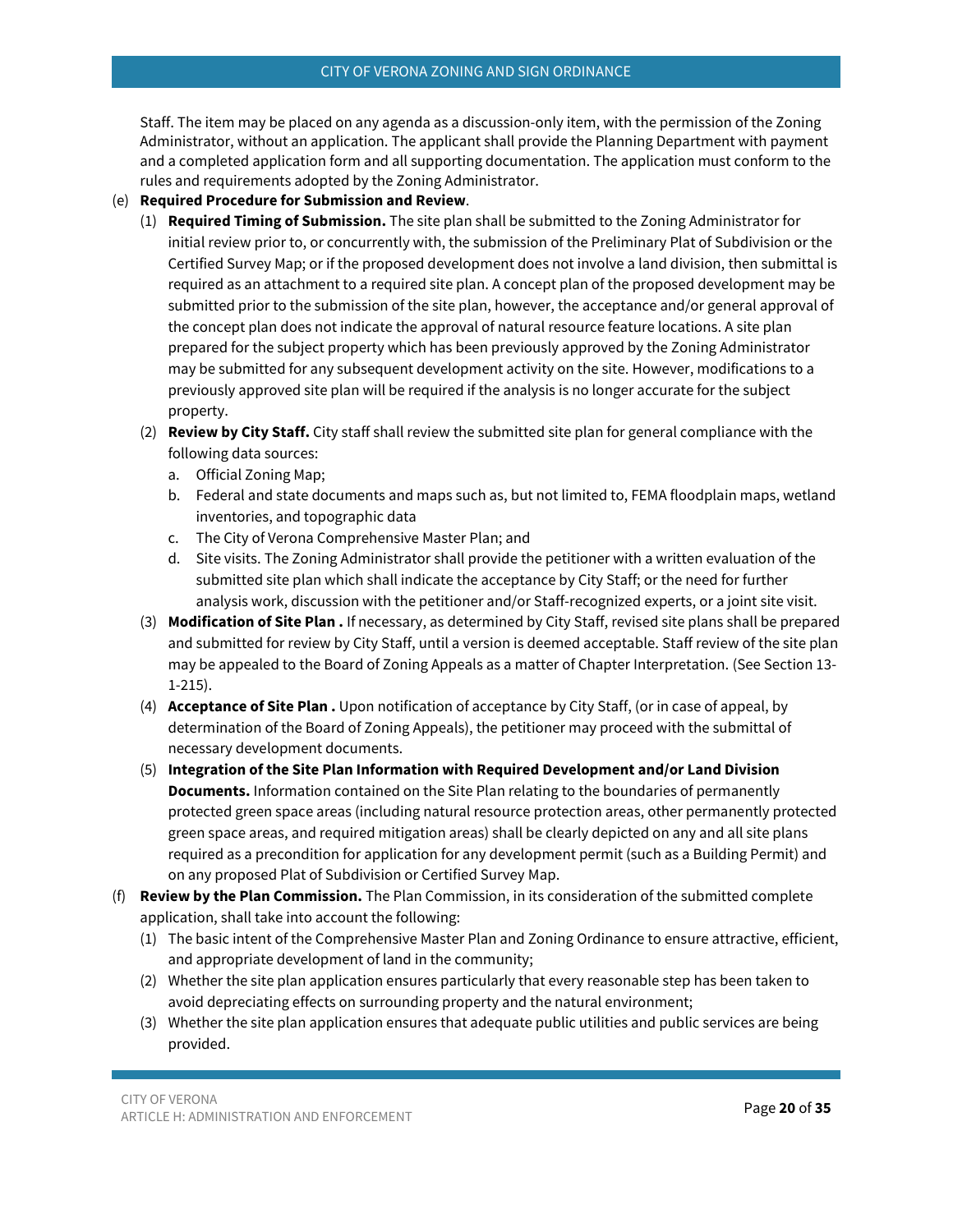#### CITY OF VERONA ZONING AND SIGN ORDINANCE

- (g) The Plan Commission, in reviewing the application may require such additional measures and/or modifications as it deems necessary to accomplish this objective. If such additional measures and/or modifications are required, the Plan Commission may withhold approval of the Site Plan until a revisions depicting such additional measures and/or modifications are submitted to the satisfaction of the Plan Commission or may approve the application subject to the provision of a revised application reflecting the direction of the Plan Commission to the satisfaction of the Zoning Administrator. Such amended plans and conditions applicable to the proposed use shall be made a part of the official record, and development activity on the subject property may not proceed until the revised application has been approved by one (1) of the two (2) above procedures as directed by the Plan Commission.
	- (1) **Initiation of Land Use or Development Activity.** Absolutely no land use or development activity, including site clearing, grubbing, or grading shall occur on the subject property prior to the approval of the required site plan. Any such activity prior to such approval shall be a violation of this Article and shall be subject to all applicable enforcement mechanisms and penalties.
	- (2) **Modification of an Approved Site Plan.** Any and all variation between development and/or land use activity on the subject property and the approved site plan is a violation of this Article. An approved site plan shall be revised and approved via the procedures of Subsections (b) and (d), above, to clearly and completely depict any and all proposed modifications to the previously approved site plan, prior to the initiation of said modifications. Minor modifications to a site plan may be approved by the Zoning Administrator without the need for further review and approval by the Plan Commission. Minor modifications will be limited to the following:
		- a. The minor amendment does not result in an increase in the approved number of dwelling units;
		- b. The minor amendment does not result in a greater than five (5) percent cumulative increase in the amount of square footage of a non-residential land use or structure;
		- c. The minor amendment does not result in a change in the housing mix or use mix ratio.
		- d. The minor amendment does not result in a change in the character of the development as determined by the Zoning Administrator.
- (3) **Fee.** A fee is required for this procedure as set forth in the City Fee Schedule, as amended.
- (4) **Effect of Denial.** No application for site plan review and approval which has been denied (either wholly or in part) shall be resubmitted for a period of twelve (12) months from the date of said order of denial, except on grounds of new evidence or proof of change of factors found valid by the Zoning Administrator.
- (5) **Time Limits on Development.** The start of construction of any and all development(s) in an approved site plan shall be initiated within 365 days of their approval by Plan Commission and shall be operational within 730 days of said approval. Failure to initiate development within this period shall automatically constitute a revocation of the site plan approval. For the purposes of this Section, "operational" shall be defined as the granting of a Certificate of Occupancy for the development. Prior to such revocation, the Applicant may request an extension of this period. Such request shall require formal approval by the Plan Commission and shall be based upon a showing of acceptable justification (as determined by the Plan Commission).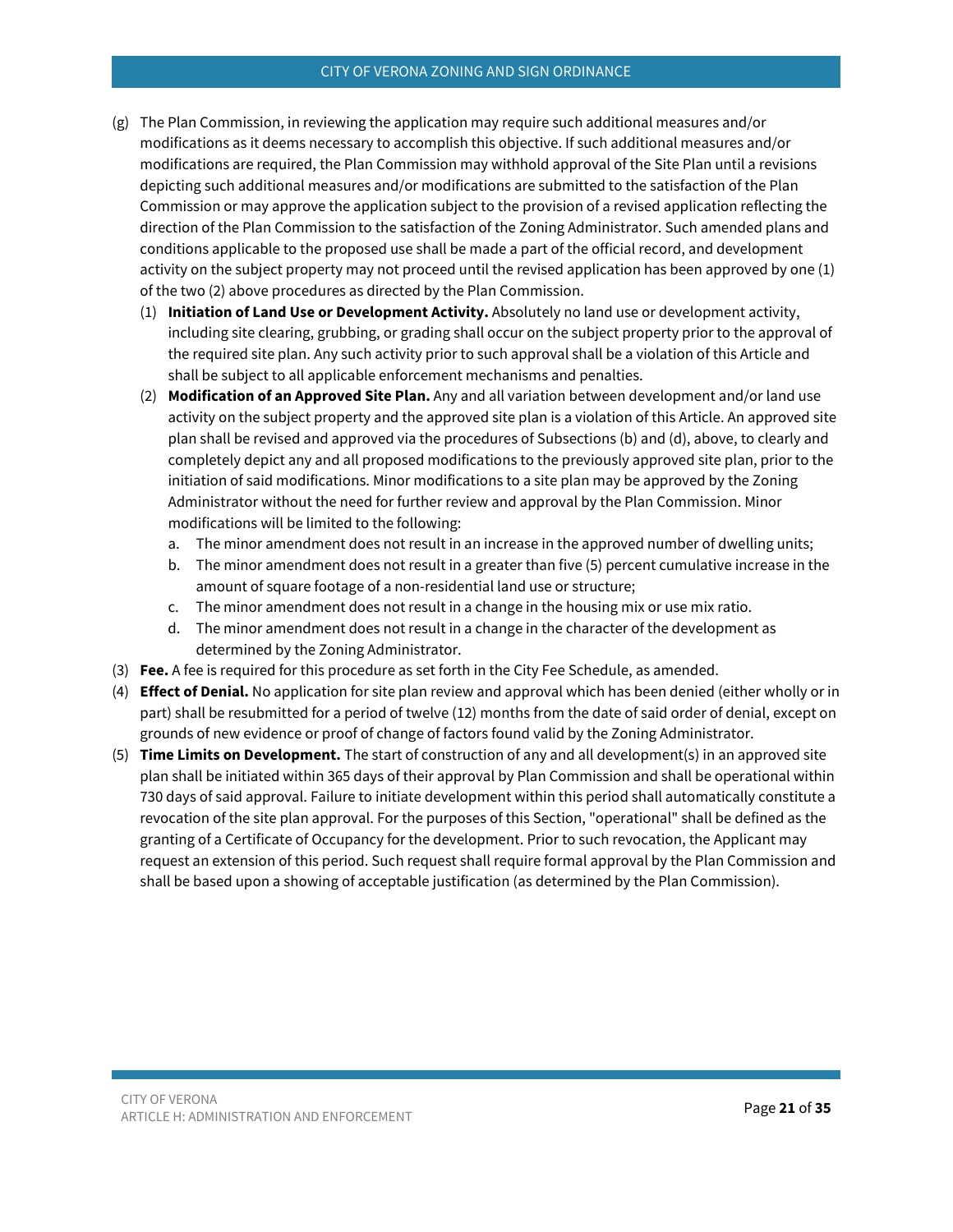### <span id="page-21-0"></span>13-1-221 - Variances

- (a) **Purpose.** The purpose of this Section is to provide regulations which enable the City to hear and decide requests for permitted variation from the terms of this Chapter as will not be contrary to the public interest; where owing to special factors, a literal enforcement of the provisions of this Chapter would result in practical difficulty or unnecessary hardship, so that the spirit of this Chapter shall be observed, public safety and welfare secured, and substantial justice done; as provided for by Sec. 62.23(7)(e)(7), Wisconsin Statutes.
- (b) **Initiation of Request for Approval of a Variance.** Proceedings for approval of a requested variance shall be initiated by an application of the owner(s) of the subject property.



- (c) **Application Requirements.** All applications for requested variances shall be approved as complete by the Zoning Administrator a minimum of two (2) weeks prior to the initiation of this procedure. No placement of the application on any agenda, as an item to be acted upon, shall occur unless said application is deemed complete a notified by the Zoning Administrator to the applicant. The item may be placed on any agenda as a discussion-only item, with the permission of the Zoning Administrator, without an application. Prior to the submittal of the Official Notice regarding the application to the newspaper by the City Clerk, the Applicant shall provide the Zoning Administrator the payment and a completed application form, which dictated the required provisions for a complete application. In addition, said complete application shall conform to the rules and requirements adopted by the Zoning Administrator.
- (d) **Review by the Zoning Administrator.** The requested variance shall be reviewed by the Zoning Administrator as follows:
	- (1) The Zoning Administrator shall determine whether the application is complete and fulfills the requirements of this Chapter. The Zoning Administrator will notify the applicant if the application is not complete, does not fulfill the requirements of this Chapter, or is complete.
	- (2) Upon notifying the Applicant that their application is complete, the Zoning Administrator shall review the application, evaluate, and comment on the written justification for the proposed variance provided in the application per Subsection (c)(5), above. The Zoning Administrator shall also evaluate the application to determine whether the requested is in harmony with the recommendations of the City of Verona's Comprehensive Master Plan, particularly as evidenced by compliance with the standards below: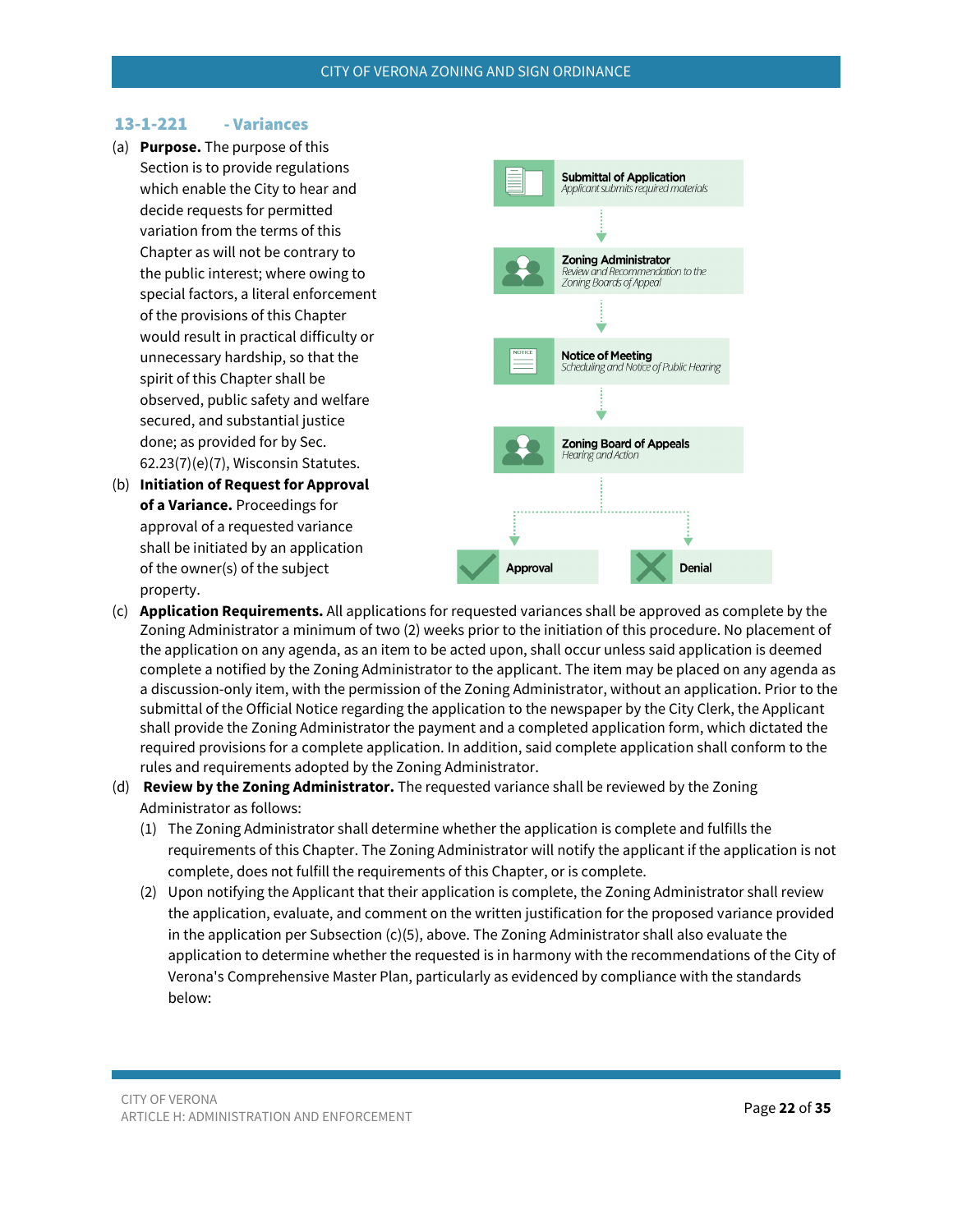### CITY OF VERONA ZONING AND SIGN ORDINANCE

- a. What exceptional or extraordinary circumstances or special factors are present which apply only to the subject property? The response to this question shall clearly indicate how the subject property contains factors which are not present on other properties in the same zoning district. Specifically:
	- 1. The hardship or difficulty shall be peculiar to the subject property and different from that of other properties, and not one which affects all properties similarly. Such a hardship or difficulty shall have arisen because of the unusual shape of the original acreage parcel; unusual topography or elevation; or because the property was created before the passage of the current, applicable zoning regulations, and is not economically suitable for a permitted use or will not accommodate a structure of reasonable design for a permitted use if all area, yard, green space, and setback requirements are observed;
	- 2. Loss of profit or pecuniary hardship shall not, in and of itself, be grounds for a variance;
	- 3. Self-imposed hardship shall not be grounds for a variance. Reductions resulting from the sale of portions of a property reducing the remainder of said property below buildable size or cutting-off existing access to a public right-of-way or deed restrictions imposed by the owner's predecessor in title are considered to be such self-imposed hardships;
	- 4. Violations by, or variances granted to, neighboring properties shall not justify a variance;
	- 5. The alleged hardship shall not be one that would have existed in the absence of a zoning Chapter. (For example, if a lot were unbuildable because of topography in the absence of any or all setback requirements.)
- b. In what manner do the factors identified in Subsection  $(d)(2)a$ , above, prohibit the development of the subject property in a manner similar to that of other properties under the same zoning district? The response to this question shall clearly indicate how the requested variance is essential to make the subject property developable so that property rights enjoyed by the owners of similar properties can be enjoyed by the owners of the subject property.
- c. Would the granting of the proposed variance be of substantial detriment to adjacent properties? The response to this question shall clearly indicate how the proposed variance will have no substantial impact on adjacent properties.
- d. Would the granting of the proposed variance as depicted on the required site plan [see Subsection (c)(4), above], result in a substantial or undue adverse impact on the character of the neighborhood, environmental factors, traffic factors, parking, public improvements, public property or rights-of-way, or other matters affecting the public health, safety, or general welfare, either as they now exist or as they may in the future be developed as a result of the implementation of the intent, provisions, and policies of this Chapter, the Comprehensive Plan, or any other plan, program, map, or Chapter adopted or under consideration pursuant to official notice by the City or other governmental agency having jurisdiction to guide growth and development? The response to this question shall clearly indicate how the proposed variance will have no substantial impact on such long-range planning matters.
- e. Have the factors which present the reason for the proposed variance been created by the act of the Application or previous property owner or their agent (for example: previous development decisions such as building placement, floor plan, or orientation, lotting pattern, or grading) after the effective date of this Chapter (see Section 13-1-11) The response to this question shall clearly indicate that such factors existed prior to the effective date of this Chapter and were not created by action of the Applicant, a previous property owner, or their agent.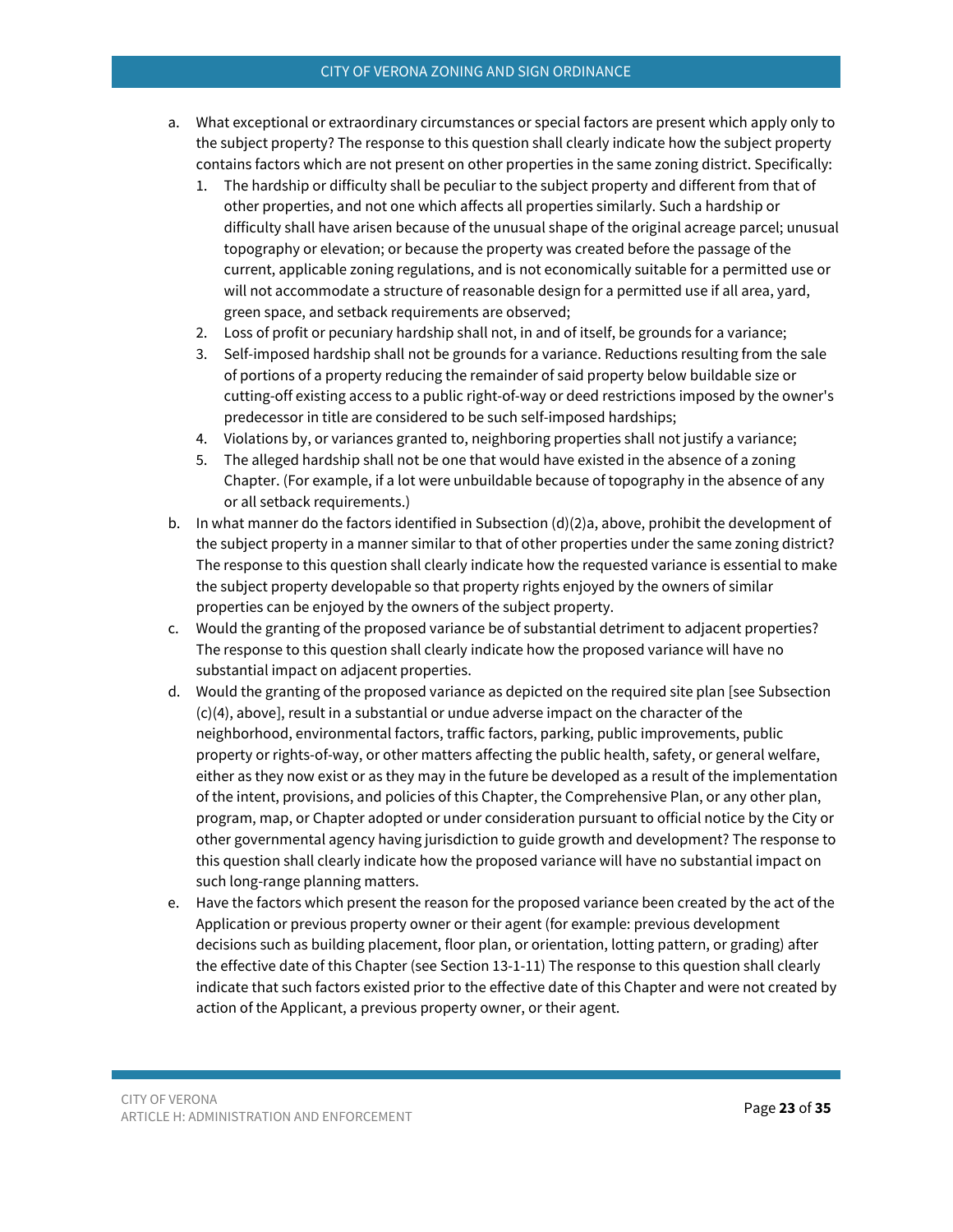- f. Does the proposed variance involve the regulations of Section 13-1-101 and Section 13-1-105. The response to this question shall clearly indicate that the requested variance does not involve the provisions of this Section.
- (3) The Zoning Administrator shall forward a report to the Zoning Board of Appeals for the Board's review and action. The Zoning Administrator shall note if the proposal may be in conflict with the provisions of the City's Zoning Chapter and Comprehensive Master Plan in the report.

## (e) **Public Notice.**

- (1) Notice of the requested variance and the public hearing shall conform to the requirements of Sec. 62.23(7)(d), Wisconsin Statutes. Said notice shall contain a description of the subject property and the proposed variance per Subsections (c)(1) and (3), above. In addition, at least ten (10) days before said public hearing, the City shall mail a notice to the Applicant; to the Clerk of any municipality whose boundaries are within 1,000 feet of any portion of the subject property; and to all property owners within 250 feet of the boundaries of the subject property as identified in Subsection (c)(1), above. Failure to mail said notice, provided it is unintentional, shall not invalidate proceedings under this Section.
- (2) The City will place a sign on the subject property providing notice of the public hearing per Sec. 13-1- 211(b).

### (f) **Review and Determination by Zoning Board of Appeals.**

- (1) Within 30 days after filing of the complete application as determined by the Zoning Administrator, the Zoning Board of Appeals shall hold a public hearing.
- (2) Within 30 days after the public hearing [per Subsection (c)(1) above], (or, within an extension or continuation of said period approved by or the Zoning Board of Appeals), the Zoning Board of Appeals shall make its written findings and determination per Subsection (d), above the Zoning Board of Appeals may request further information and/or additional reports from the Zoning Administrator and/or the Applicant.
- (3) If the Zoning Board of Appeals fails to make a determination within sixty (60) days after said public hearing, then the request for the variance shall be considered denied.
- (4) Said report shall include a formal finding of facts developed and approved by the Zoning Board of Appeals concerning the requirements of Subsection (d)(2)a—f, above.
- (g) **Effect of Denial.** No application for a variance which has been denied (either wholly or in part) shall be resubmitted for a period of twelve (12) months from the date of said order of denial, except on grounds of new evidence or proof of change of factors found valid by the Zoning Administrator.
- (h) **Limited Effect of a Variance.** Where the Zoning Board of Appeals has granted a variance, such approval shall neither change the use classification of the building or premises, nor give it any status as a nonconforming use other than that which it has as a result of the variance. Granting of a variance shall be considered as unique to the variance granted, and shall not be construed as precedent for any other proposed variance.
- (i) **Stay of Proceedings.** An application for a variance shall stay all legal proceedings furthering enforcement of any provisions of this Chapter from which the Applicant is requesting a variance, unless the Zoning Administrator certifies to the Zoning Board of Appeals after the request for the variance has been filed, that by reason of the facts stated in the certificate a stay would, in their opinion, cause imminent peril to life or property. In such case proceedings shall not be stayed otherwise than by a restraining order which may be granted by the Zoning Board of Appeals, or by a Court of Record on application, on notice to the Zoning Administrator, and on due cause shown.
- (j) **Fee.** A fee is required for this procedure as set forth in the City Fee Schedule, as amended.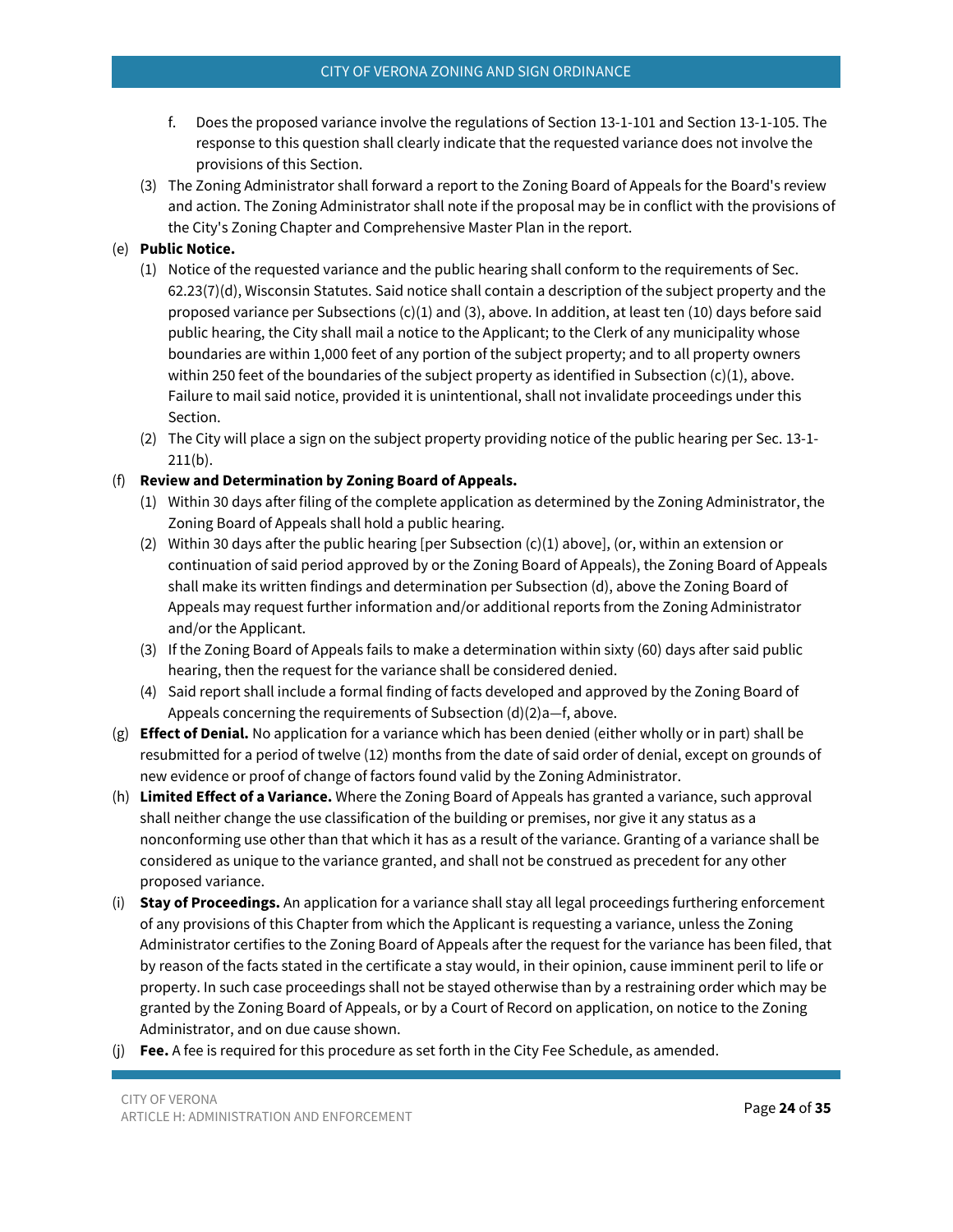## <span id="page-24-0"></span>13-1-222 - Appeals of Zoning Administrator Decisions

- (a) **Purpose.** The purpose of this
- Section is to provide regulations which enable the City to hear and decide requests for appeals from the decisions of the Zoning Administrator as provided for by Sec. 62.23(7)(e)(7), Wisconsin Statutes.
- (b) **Initiation of Request for Review of Zoning Interpretation.**

Proceedings for the review of an appeal may be initiated by any person aggrieved, or by any officer, department, board, or bureau of the City affected by any decision of the Zoning Administrator.

(c) **Time Limit for Filing An Appeal.** Any appeal of an interpretation under the provisions of this Section shall be made per the requirements of Subsection (d), below, within a period not exceeding forty-five (45)



days from the date of issuance of the decision by the Zoning Administrator. Failure to initiate this appeal procedure within this forty-five (45) day period shall constitute a final and binding waiver of the right to appeal said decision.

- (k) **Application Requirements.** All applications for review of a decisions , regardless of the party of their initiation per Subsection (b) above, shall be filed in the office of the Zoning Administrator, and shall be approved as complete by the Zoning Administrator a minimum of two (2) weeks prior to the initiation of this procedure. Said complete application shall conform to the rules and requirements adopted by the Zoning Administrator.
- (d) **Review by the Zoning Administrator.** The submitted appeal shall be reviewed by the Zoning Administrator as follows:
	- (1) The Zoning Administrator shall determine whether the application is complete and fulfills the requirements of this Chapter. The Zoning Administrator will notify the applicant if the application is not complete, does not fulfill the requirements of this Chapter, or is complete.
	- (2) The Zoning Administrator shall review the application, evaluate, and comment on the written justification for the appeal to the Zoning Board of Appeals as submitted by the Applicant. The Zoning Administrator shall also evaluate the application to determine whether the requested is in harmony with the recommendations of the City of Verona's Comprehensive Master Plan.
	- (3) The Zoning Administrator shall forward a report to the Zoning Board of Appeals for review and action and note any conflict with the provisions of the City's Comprehensive Master Plan or Zoning Chapter in the report.
- (e) **Public Notice.**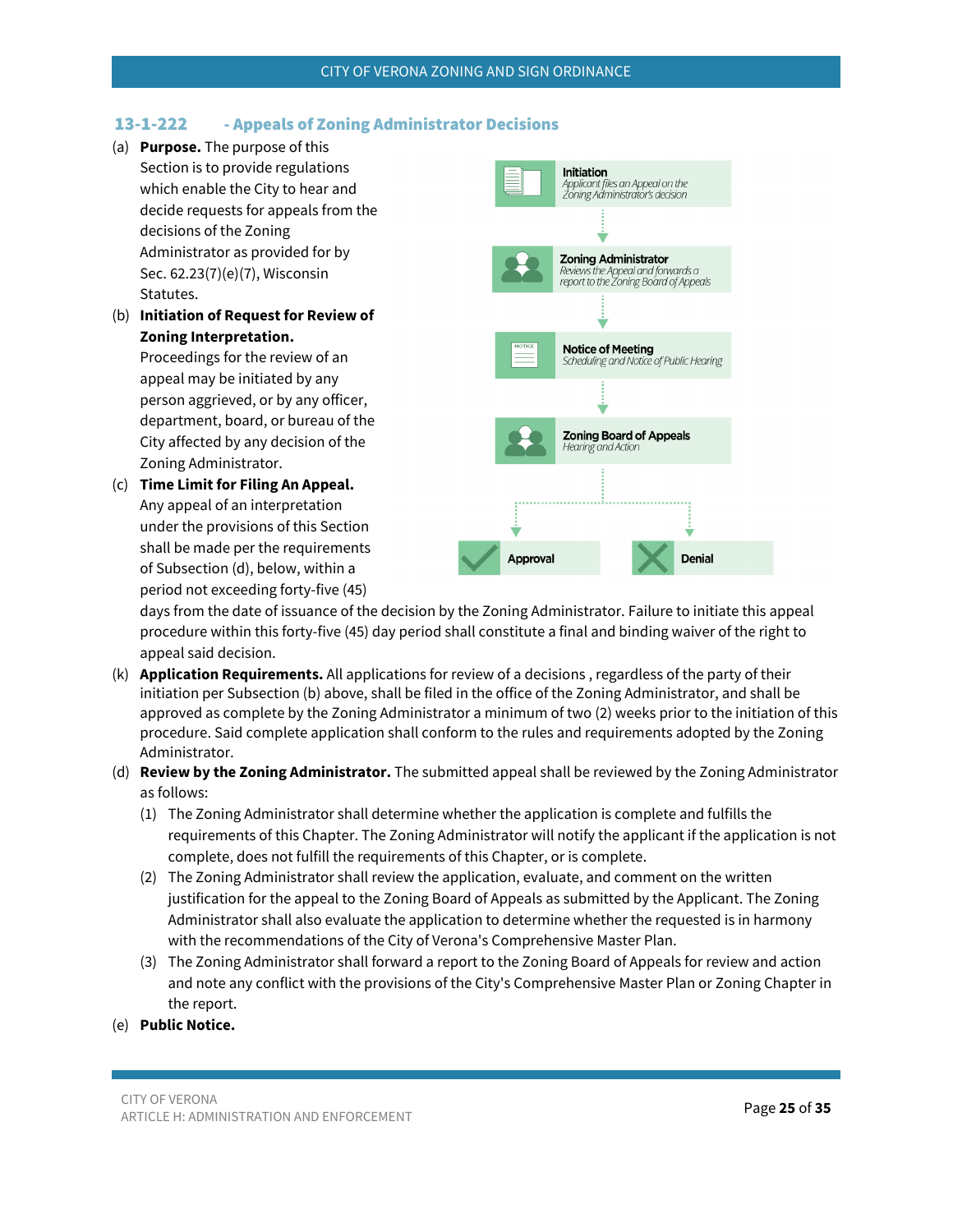- (1) Notice of the appeal and said public hearing shall conform to Section 63.23(7)(d) of the Wisconsin Statutes. Said notice shall contain a description of the issue per Subsection (d)(2), above. At least ten (10) days before said public hearing, the City shall mail a notice to the Applicant; to the Clerk of any municipality whose boundaries are within one thousand (1,000) feet of any portion of the jurisdiction of this Chapter; and to any property owner within two hundred and fifty (250) feet of the subject property. Failure to mail said notice, provided it is unintentional, shall not invalidate proceedings under this Section.
- (2) The City will place a sign on the subject property providing notice of the public hearing per Sec. 8-1(b)

## (f) **Review and Action by the Zoning Board of Appeals.**

- (1) Within thirty (30) days after the filing of the complete application as determined by the Zoning Administrator, the Zoning Board of Appeals shall schedule a reasonable time and place for a public hearing to consider the application.
- (2) Within sixty (60) days after holding the public hearing (or, within an extension of said period requested in writing by the Applicant and granted by the Zoning Board of Appeals), the Zoning Board of Appeals make its findings per Subsection (c) above. The Zoning Board of Appeals may request further information and/or additional reports from the Zoning Administrator and/or the Applicant. The Zoning Board of Appeals may take final action on the application for appeal at the time of its initial meeting, or may continue the proceedings at Applicant's request. Said final action shall be followed by a written report which shall include a formal finding of facts developed and approved by the Zoning Board of Appeals concerning the request.
- (3) If the Zoning Board of Appeals fails to make a determination within 30 days after the filing of said complete application, then the request for the appeal shall be considered denied.
- (g) **Effect of Denial.** No application for an appeal which has been denied (either wholly or in part) shall be resubmitted for a period of twelve (12) months from the date of said order of denial, except on grounds of new evidence or proof of change of factors found valid by the Zoning Administrator.

## (h) **Limited Effect of a Favorable Ruling on an Appeal.**

- (1) No ruling by the Zoning Board of Appeals on an appeal finding a particular land use to be permitted or conditionally permitted in a specified zoning district shall be valid for a period of more than three hundred and sixty-five (365) days from the date of issuance of the ruling on the appeal, unless a building permit is issued and development is actually begun within that period, and is thereafter diligently pursued to completion, or a Certificate of Occupancy is obtained and a use commenced within that period.
- (2) A ruling by the Zoning Board of Appeals on an appeal finding a particular land use to be permitted or conditionally permitted in a specified zoning district shall be deemed to authorize only that particular use at that particular location for which the ruling was issued. The ruling shall not be deemed to authorize any allegedly similar use for which a separate ruling has not been issued. A favorable ruling shall automatically expire and cease to be of any force or effect if the particular use for which it was issued shall, for any reason, be discontinued for a period of three hundred and sixty-five (365) consecutive days or more.
- (i) **Fee.** A fee is required for this procedure as set forth in the City Fee Schedule, as amended.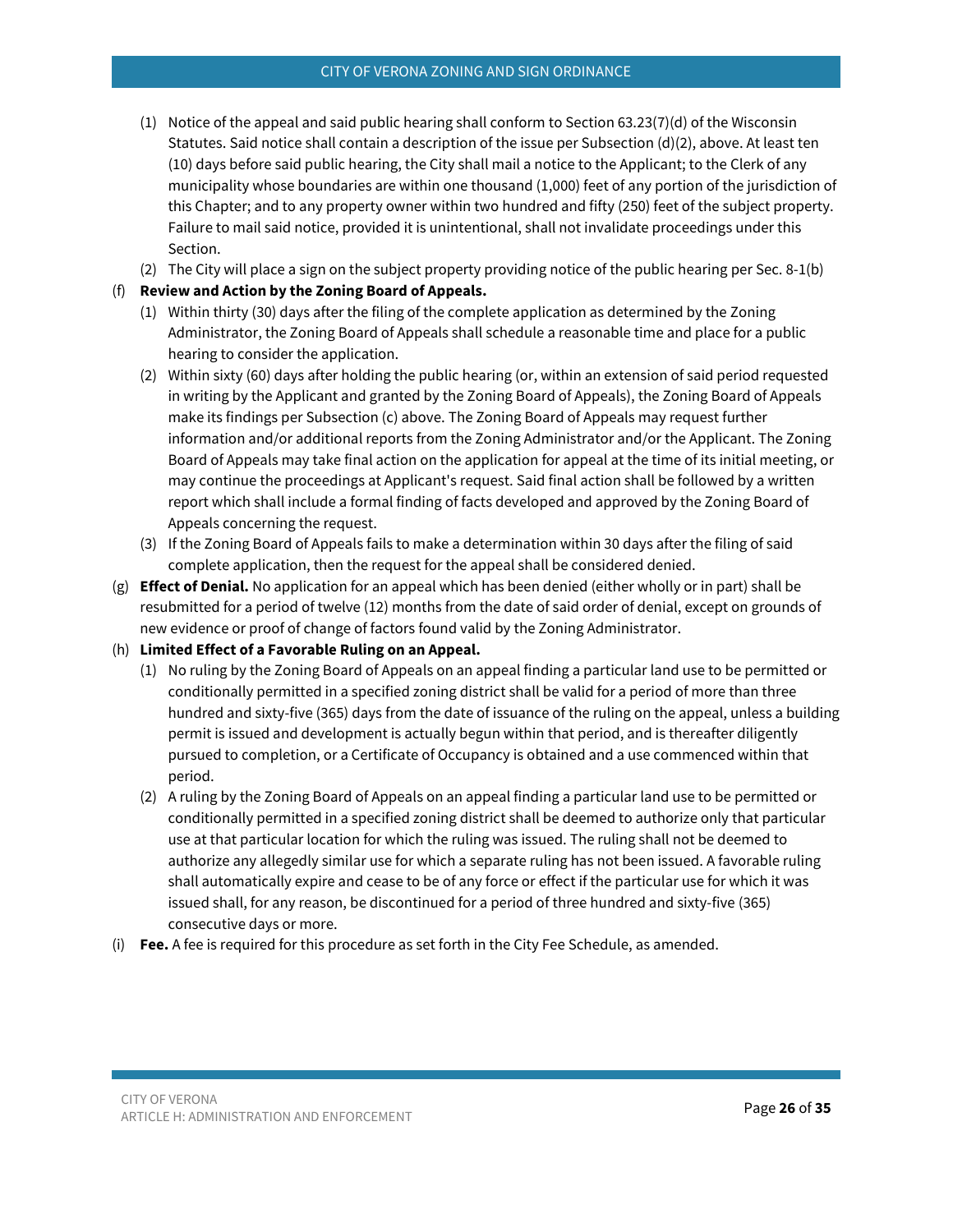#### <span id="page-26-0"></span>13-1-223- Planned Development

### (a) **Purpose and Intent**

- (1) Authority: The Common Council may, in accordance with the procedures and standards set out in this Chapter, approve a Planned Development Overlay District ("Planned Development") in the form of a Map Amendment. The intent of a Planned Development is to consider developments presenting a higher form of design quality, public benefit, and a need for flexible application of certain zoning standards. The Planned Development may depart from strict conformance with the required density, dimension, area, bulk, use, and other regulations for the standard zoning districts and other provisions of this Title to the extent the departures will not be detrimental to or endanger the public health, safety, or general welfare.
- (2) Purpose: The Planned Development is intended to encourage and provide means for desirable and quality development through greater flexibility in application of zoning regulations than permitted under the base district regulations. Latitude in application of zoning standards is to be accomplished in accordance with the purpose and intent of this Chapter, and not adversely impact the environment, property values, or the character of the neighborhood or the community. The Planned Development should create

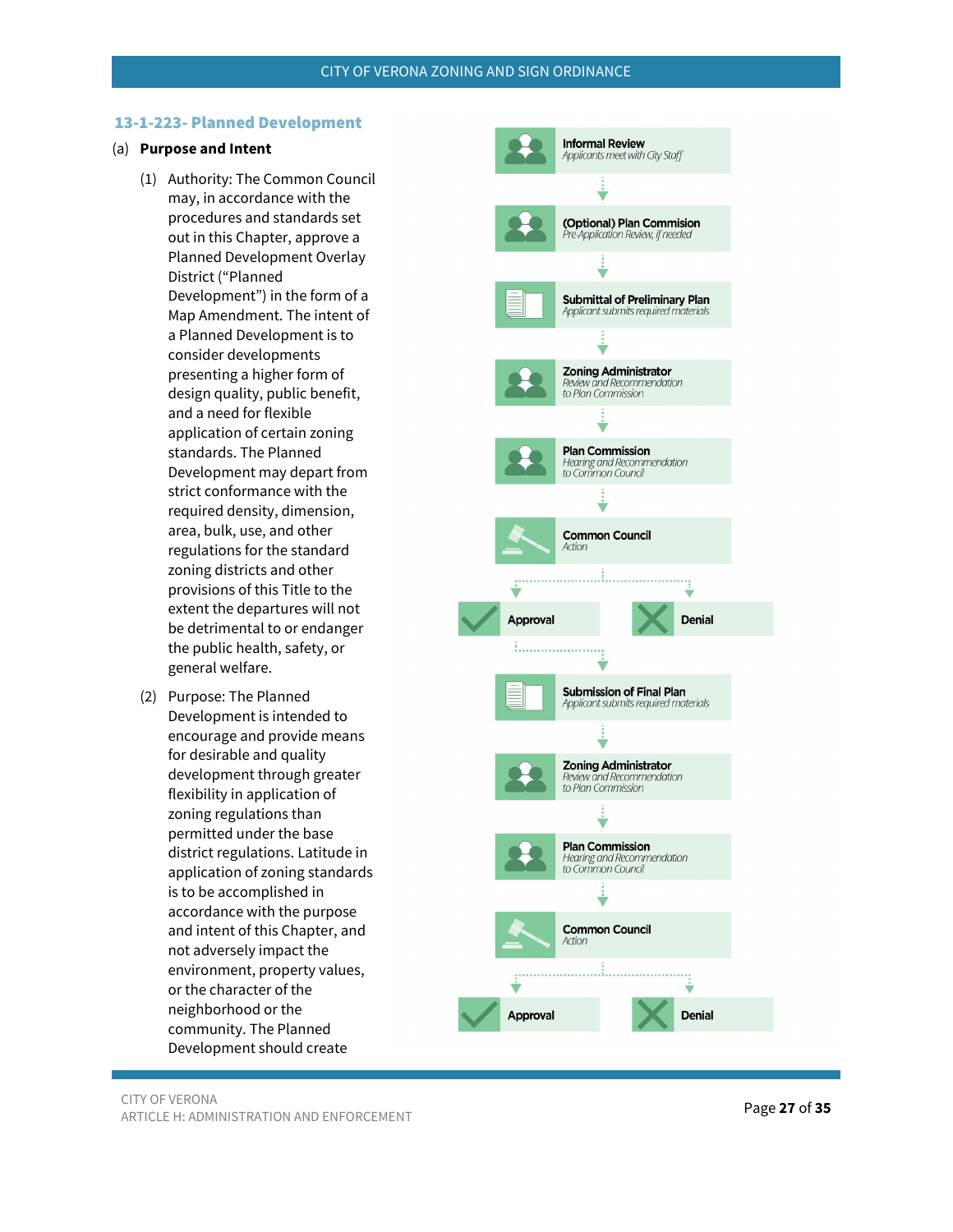#### CITY OF VERONA ZONING AND SIGN ORDINANCE

diversity and creativity in the relationship of uses, structures, and open spaces in cohesive projects. Resulting developments should be in context of the community and surrounding areas, advance economic development in the City, be supportable by local public services, and facilitate preservation of open lands and natural areas.

- (3) Planned Development Considerations: Planned Developments may be granted pursuant to the same procedures as a Map Amendment in any Zoning District in the City. Single-family residential developments of only one lot are not eligible for zoning as a Planned Development. The following additional requirements shall apply to Planned Developments:
	- a. The dimensions, bulk and area regulations for all zoning districts as required in this Chapter will be applied to the total area within the Planned Development, as one lot, for the specific district in which the Planned Development is located.
	- b. The Planned Development may be, as necessary, subdivided into multiple lots to accommodate Planned Developments that require multiple lots.
	- c. Approval of the Planned Development project does not constitute approval for the construction of new buildings or structures on the site. Building permits are required for each building or structure.
- (b) **Procedure**. A Planned Development shall be granted as a map amendment in accordance with the following procedures.
	- (1) Informal Review: To initiate the Planned Development process, the owner / developer shall meet with City staff for an informal review of the potential development, its compliance with the City's Comprehensive Plan and development ordinances, appropriateness for the site and surrounding areas, the approval process, and related matters. The Informal Review Conference does not require formal application, fee, or filing of a Planned Development plan. To make the discussion productive, applicants are advised to provide information describing the land use, property size, and character of the anticipated development.
	- (2) Optional Plan Commission Pre-Application Review: Prior to the applicant filing for Planned Development consideration, a workshop meeting may be held with the Plan Commission as an agenda item of a regularly scheduled meeting. The Zoning Administrator will determine if the workshop meeting is necessary. This meeting could be beneficial for larger projects and to benefit the applicant and provide insights and understanding as to the Plan Commission's and City's overall perspective on how the proposed Planned Development adheres to the City's Comprehensive Plan, what information will be useful to the Plan Commission as part of the formal approval process, and what issues the Plan Commission notes merit consideration during the process. This information will allow the applicant to prepare necessary and appropriately detailed information for the Preliminary Plan Approval. Any views expressed in the course of the Plan Commission's workshop review shall be deemed to be only preliminary and advisory and only the individual views of the member expressing them. Nothing said or done in the course of such review shall be deemed to create, or to prejudice, any rights of the applicant or to obligate the Plan Commission, or any member of it, to recommend approval or denial of any formal application following full consideration as required by this Chapter.
	- (3) Preliminary Plan Review: A preliminary plan for the Planned Development shall be submitted to the Zoning Administrator for consideration by the Plan Commission at a Public Hearing. The Applicant must submit a complete application for a Planned Development. Said complete application must conform to the rules and regulations adopted by the Zoning Administrator. As determined to be appropriate by the Zoning Administrator for the specific matter, the Zoning Administrator may waive any of the submittal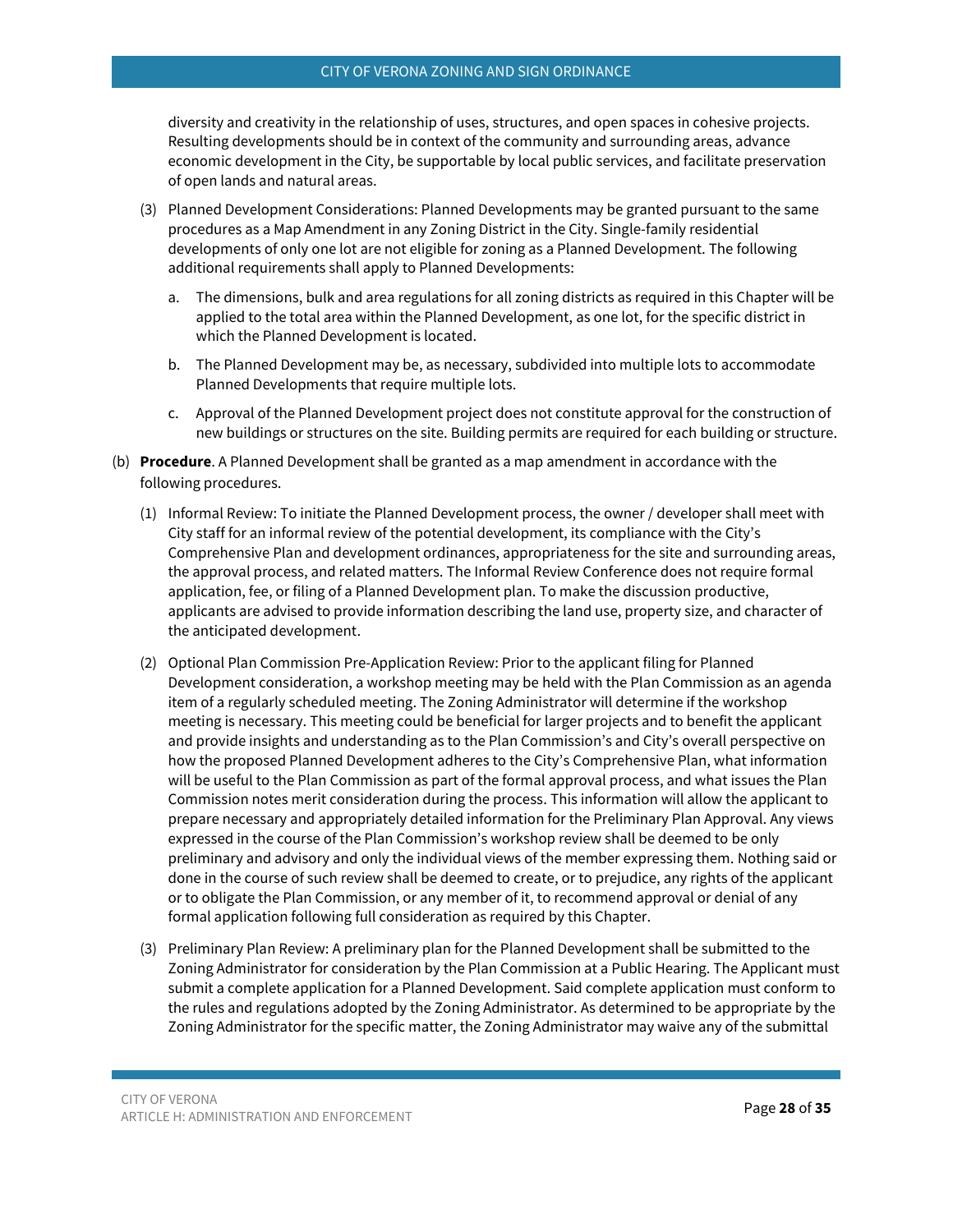requirements, or require that additional information be submitted to provide for a thorough evaluation of the proposed Planned Development.

- (4) Hearing; Public Notice: The Plan Commission shall hold a Public Hearing on the application for a Planned Development.
	- a. Official notification shall be written by the Zoning Administrator or designee after a confirmed complete application. The City Clerk will submit the notice to the newspaper.
	- b. Notice of the proposed planned development and the public hearing shall conform to the requirements of Section 62.23(7)(d) of the Wisconsin Statutes. Said notice shall contain a description of the subject property and the proposed planned development. In addition, at least 10 days before said public hearing, the City shall mail a notice to the Applicant; to all property owners within a 250 foot radius of the boundaries of the subject property; and to the Clerk of any municipality whose boundaries are within 1,000 feet of any portion of the jurisdiction of this Chapter. Failure to mail said notice, provided it is unintentional, shall not invalidate proceedings under this Section.
	- c. The City will place a sign on the subject property providing notice of the public hearing per Sec. 8-  $1(b)$ .
- (5) Decisions by the Plan Commission: Following the Public Hearing and review of the preliminary Planned Development plan and supporting materials for conformity to this Chapter, the Plan Commission shall, within sixty (60) days from date of Public Hearing (or within any continued period approved by the Plan Commission), recommend approval, modification, or disapproval, and the reasons therefor, to the Common Council; said recommendation shall include the Plan Commission's findings of fact in regard to the standards for findings in this Article.
- (6) Review and Action by the City Council: The Common Council shall consider the Plan Commission's recommendation regarding the proposed Preliminary Plan. The Council may request further information and/or additional reports from the Plan Commission, the Zoning Administrator, and/or the Applicant. The Council may take final action on the application for the Preliminary Plan at the time of its initial meeting, may continue the proceedings, may approve the Preliminary Plan as originally proposed, may approve the proposed Preliminary Plan with modifications (per the recommendations of the Zoning Administrator, the Plan Commission, authorized outside experts, or its own members), or may deny approval of the proposed Preliminary Plan. Any action to approve a Preliminary Plan requires a majority vote of the Council. The Common Council's approval of the requested Preliminary Plan shall be considered the approval of a unique request and shall not be construed as precedent for any other proposed Preliminary Plan.
- (7) Effect of Preliminary Planned Development Plan Approval: Approval of a preliminary Planned Development plan shall not constitute approval of the final plan. It is an approval to the layout submitted on the preliminary plan as a guide to the preparation of the final plan. The final plan shall be approved as the final Planned Development plan if it substantially conforms with the preliminary Planned Development plan. Preliminary plan development shall be required prior to final plan approval.
- (8) Concurrent Review: An applicant for Planned Development may request concurrent review of Preliminary and Final Plans. Such request shall be approved at the sole determination of the Zoning Administrator. If concurrent review is authorized, the process shall include the Public Hearing required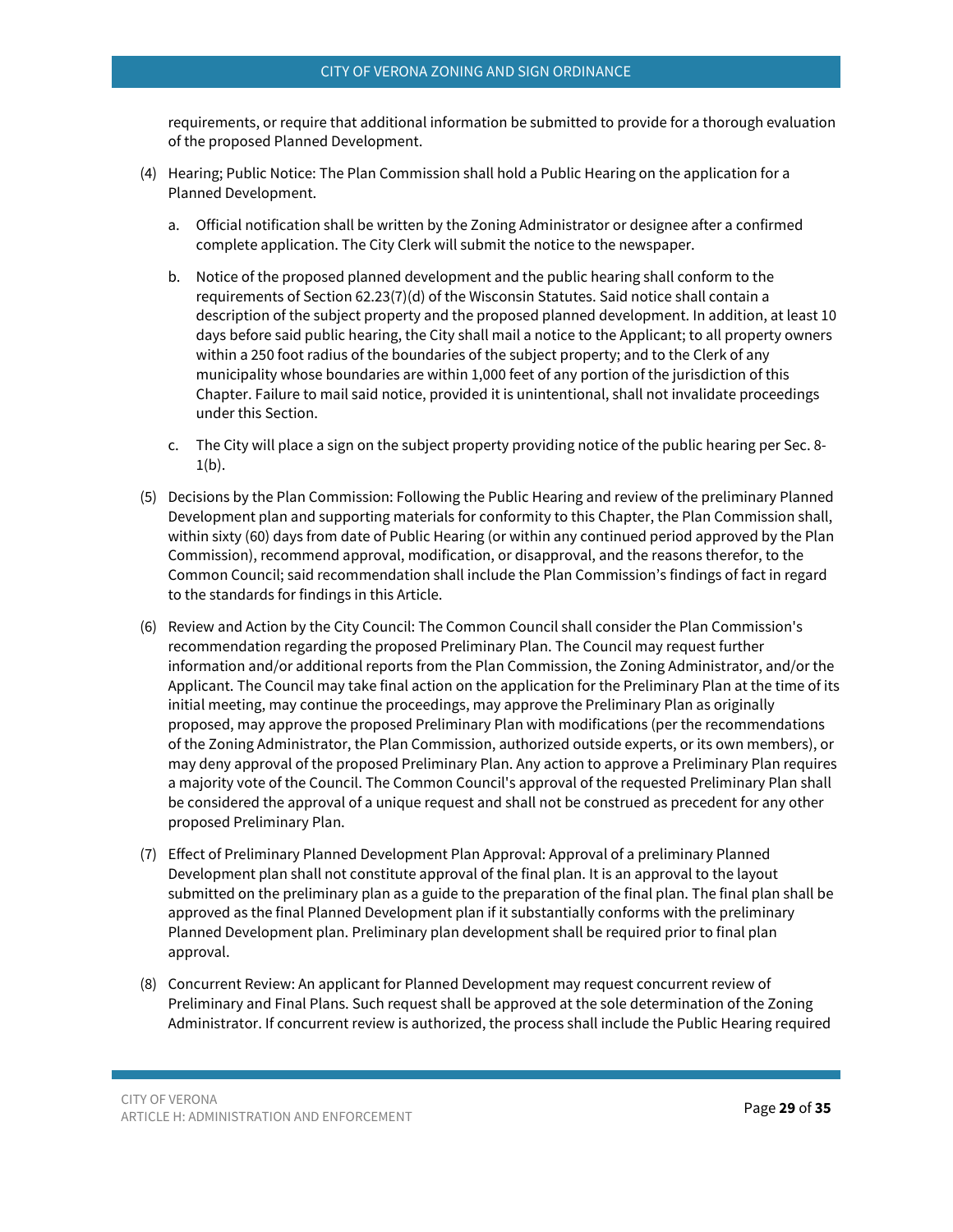by this Section, and all materials required in for Final Plan Approval shall be provided prior to scheduling said hearing.

- (9) Approval of Final Plan: The final Planned Development plan shall conform substantially—as defined below—to the preliminary plan as approved, and if desired by the developer, it may be submitted in stages with each stage reflecting the approved preliminary plan which is proposed to be recorded and developed; provided, however, that such stages conform to all requirements of these regulations. The required procedure for approval of a final plan shall be as follows:
	- a. Submission of Final Plan: A final Planned Development plan and other supporting data required for approval shall be submitted to the Zoning Administrator within one year of Preliminary Plan approval by the Common Council. In the event an application for final plan is not submitted within one year, the City will automatically rescind the preliminary plan approval. Upon written request by the applicant and showing of good cause, the Common Council may extend the filing for the Final Plan by a period not to exceed one year.
	- b. Required Information: The Applicant must submit a complete application for a Final Planned Development. Said complete application must conform to the rules and regulations adopted by the Zoning Administrator. As determined to be appropriate by the Zoning Administrator for the specific matter, the Zoning Administrator may waive any of the submittal requirements or require that additional information be submitted.
	- c. Substantial Conformance:
		- 1. If the submitted Final Plan is found by the Zoning Administrator to be in Substantial Conformance with the Preliminary Plan, the Zoning Administrator shall forward said plan to the Plan Commission for their review and recommendation to the Common Council at a regular meeting.
		- 2. If the submitted Final Plan is found by the Zoning Administrator to deviate from the Preliminary Plan so as not to be in Substantial Conformance, the proposed Final Plan shall be reviewed by the Plan Commission at a properly noticed Public Hearing and shall be treated as a new application for Preliminary Plan Approval.
		- 3. Final Plans shall be considered to be in Substantial Conformance with Preliminary Plans as long as said Final Plans are consistent in regard to all of the following
			- (a) type of land use(s) proposed,
			- (b) proportion of the development devoted to each proposed land use,
			- (c) have increased residential density by no greater than 5 percent,
			- (d) have increased of nonresidential square footage by no greater than 5 percent,
			- (e) have reduced provided parking by no greater than 5 percent,
			- (f) have decreased the amount of dedicated open space by no greater than 5 percent, or
			- (g) have decreased the amount of gross square footage by no greater than 5 percent.
	- d. Decisions of Plan Commission: After review of the Final Plan, the Plan Commission shall, within 60 days after the public hearing and meeting to review the proposed Final Development Plan, recommend approval or disapproval or approval subject to stated modifications and the reasons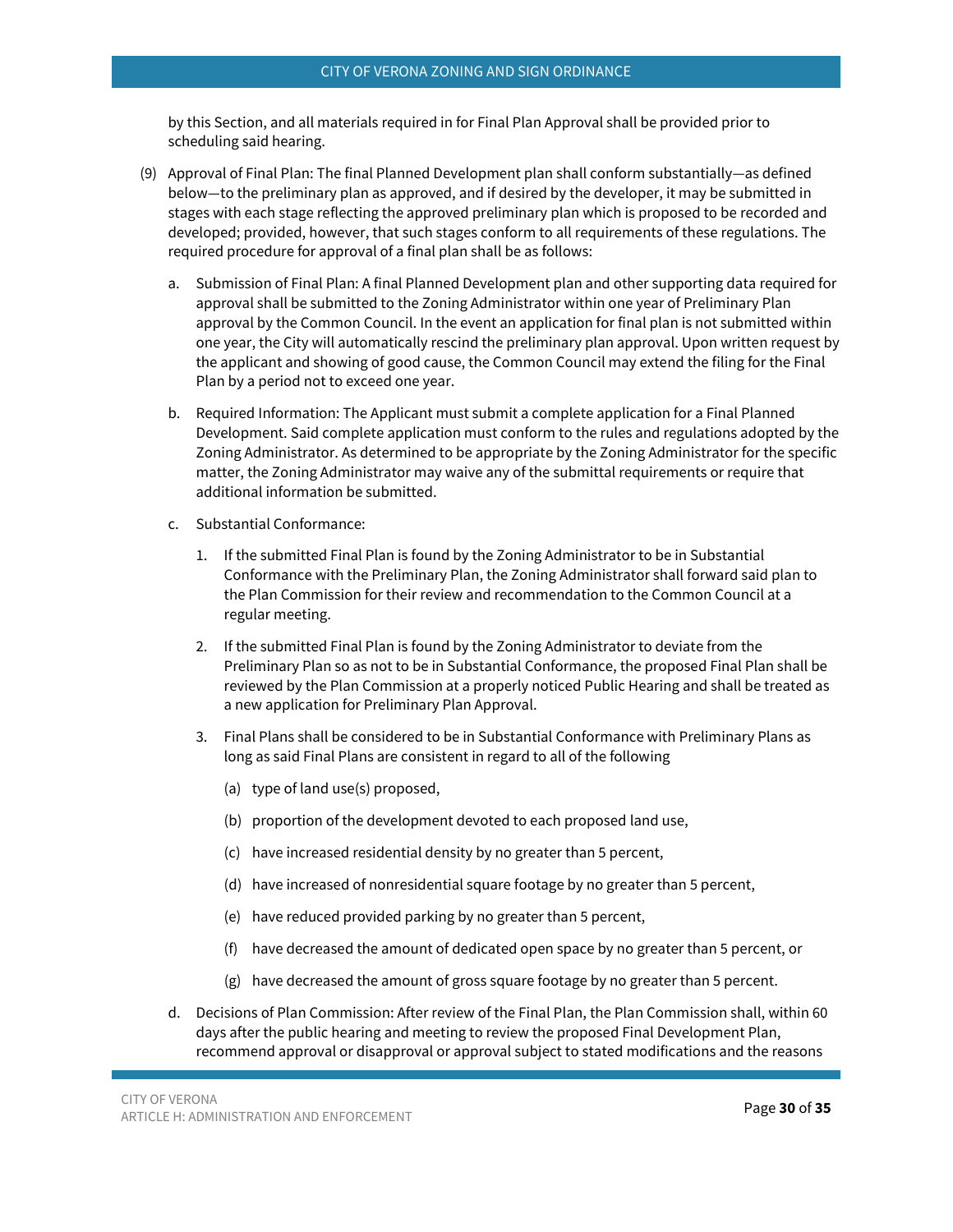therefor to the Common Council that the Final Plan is in substantial conformance with the preliminary plan.

- e. Decisions of Common Council: The Common Council shall consider the Plan Commission's recommendation regarding whether the Final Plan is in substantial conformance with the Preliminary Plan. The Council may request further information and/or additional reports from the Plan Commission, the Zoning Administrator, and/or the Applicant. The Council may take final action on the application for the Final Plan at the time of its initial meeting, may continue the proceedings, and may place additional conditions on the approval of a Final Plan. Any action to approve a Final Plan requires a majority vote of the Council. The Common Council's approval of the requested Final Plan shall be considered the approval of a unique request and shall not be construed as precedent for any other proposed Final Plan.
- f. Permits: Permits are to be issued only after the Final Plan and supporting data have been approved by the Common Council.
- (10) Amendments to an Approved Planned Development: The Planned Development shall be constructed in accordance with the approved and recorded Final Plan and all supporting data. Should circumstances necessitate a Major Change to the Final Plan, such changes may be approved only by submission of a new Preliminary Plan and following the Preliminary Planned Development Plan Approval procedure and subsequent approval of the new Final Planned Development Plan, as set forth in this Chapter.
	- a. Major Changes: Major Changes are those that alter the concept or intent of the planned development including: i) increasing density by greater than 5 percent, ii) increasing in the amount of gross square footage by greater than 5 percent, iii) increasing in the height of buildings, iv) reducing proposed open space by greater than 5 percent, v) changes in road standards, vi) changes in the types of approved land uses within the Planned Development, vii) or changes in the final governing agreements, provisions, or covenants.
	- b. Minor Changes: Minor changes are all changes other than those that qualify as a Major Change. The Zoning Administrator may approve minor changes in the Planned Development that do not change the concept or intent of the development, without going through the Planned Development approval steps. Approved changes shall be reported to the Common Council and filed with the City Clerk.

#### (c) **Findings.**

- (1) No application for Preliminary Planned Development shall be approved without a satisfactory finding regarding the following standards. The Plan Commission shall submit to the Common Council a written recommendation and Findings of Fact for each matter it hears based on said standards:
	- a. The standards for Map Amendments, as outlined in this Chapter, shall be met by all Planned Developments.
	- b. Character and density of land use. The uses proposed and their density and arrangement on the site shall be of a visual and operational character which:
		- 1. Is compatible to the physical nature of the site, with particular concern for preservation of natural features, tree growth, and open space.
		- 2. Would produce an attractive environment of sustained aesthetic and ecologic desirability, economic stability and functional practicality compatible with the general development plans for the area as established by the community.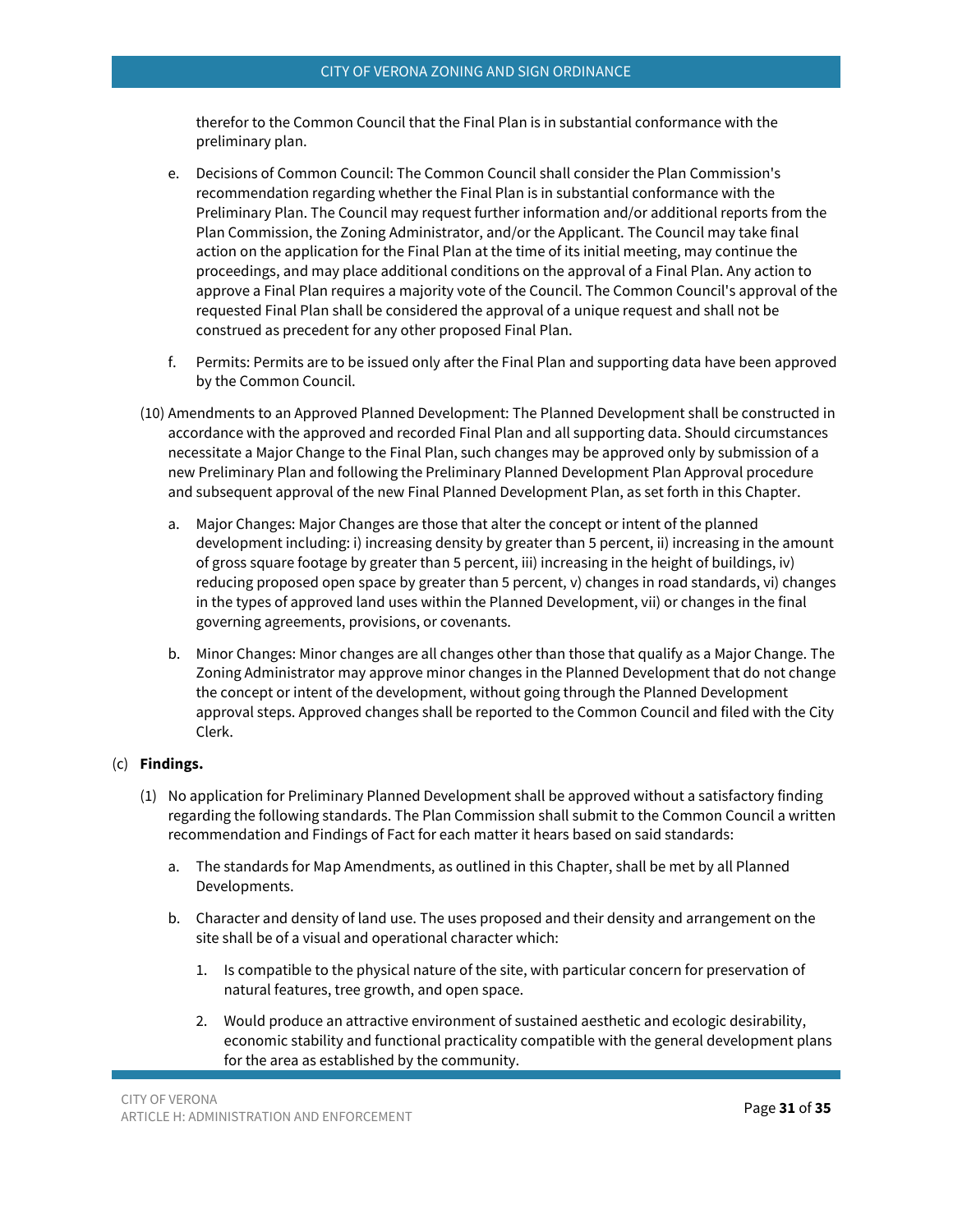- 3. Would not adversely affect the anticipated provision for school or other municipal services.
- 4. Would not create a traffic or parking demand incompatible with the existing or proposed facilities to serve it.
- c. Engineering design standards. The width of street rights-of-way, width and location of streets or other paving, outdoor lighting, location of sewer and water lines, provision for stormwater drainage, or other similar environmental engineering considerations shall implement their specific function to ensure the public safety and welfare. In addition, pedestrian and bicycle facilities shall be designed to comply with the City Code.
- d. Preservation and maintenance of open space. Adequate provision shall be made for the permanent preservation and maintenance of common open space, either by private reservation or dedication to the public.
- e. Implementation schedule. A realistic schedule for the implementation of the development shall be submitted to the satisfaction of the City, including suitable phasing and assurance that each segment of the project shall constitute a logical module of development, and will not adversely effect the community as a result of termination at that point.
- (d) **Fee**. A fee is required for this procedure as set forth in the City Fee Schedule, as amended.
- (e) **Effect of Denial.** No application which has been denied (either wholly or in part) shall be resubmitted for a period of 12 months from the date of said order of denial, except on grounds of new evidence or proof of change of factors found valid by the Zoning Administrator.

## <span id="page-31-0"></span>**13-1-224** - Nonconforming Use Regulations.

- (a) Continuance of a Legal Nonconforming Use**.** Any nonconforming use lawfully existing upon the effective date of this Chapter may be continued at the size and in a manner of operation existing upon such date as a legal nonconforming use, except as specified in this Section.
- (b) Modification of a Legal Nonconforming Use.
	- (1) Except as permitted in Subsection  $(c)(2)$ , below, a legal nonconforming use shall not be expanded, relocated, or changed to another nonconforming use unless such modification would make the nonconforming use have a more desirable effect in terms of implementing the purpose of this Chapter, as determined by the Zoning Administrator. If such a modification occurs, said use shall not be modified back to the original nonconforming use or to any other nonconforming use that does not better accomplish the purpose of this Chapter.
	- (2) A legal nonconforming nonresidential use which is not served by public sanitary sewer and/or public water may be permitted to expand without being served by public sanitary sewer and/or public water if said facilities are not available within 1,000 feet of the subject property.
- (c) Discontinuance of a Legal Nonconforming Use. When any legal nonconforming use of any structure or land is discontinued for a period of 12 months, or is changed into a conforming use, any future use of said structure or land shall be in complete conformity with the provisions of this Chapter.
- (d) Maintenance of a Legal Nonconforming Use**.** The normal maintenance of a structure or land containing or related to a legal nonconforming use is permitted, including necessary repairs and incidental alterations which do not exacerbate the adverse impacts of the legal nonconforming use in relation to the purpose of this Chapter. In no instance shall said repairs exceed 50% of the value of said structure or property prior to said repairs without bringing the structure or property into complete conformity with the provisions of this Chapter.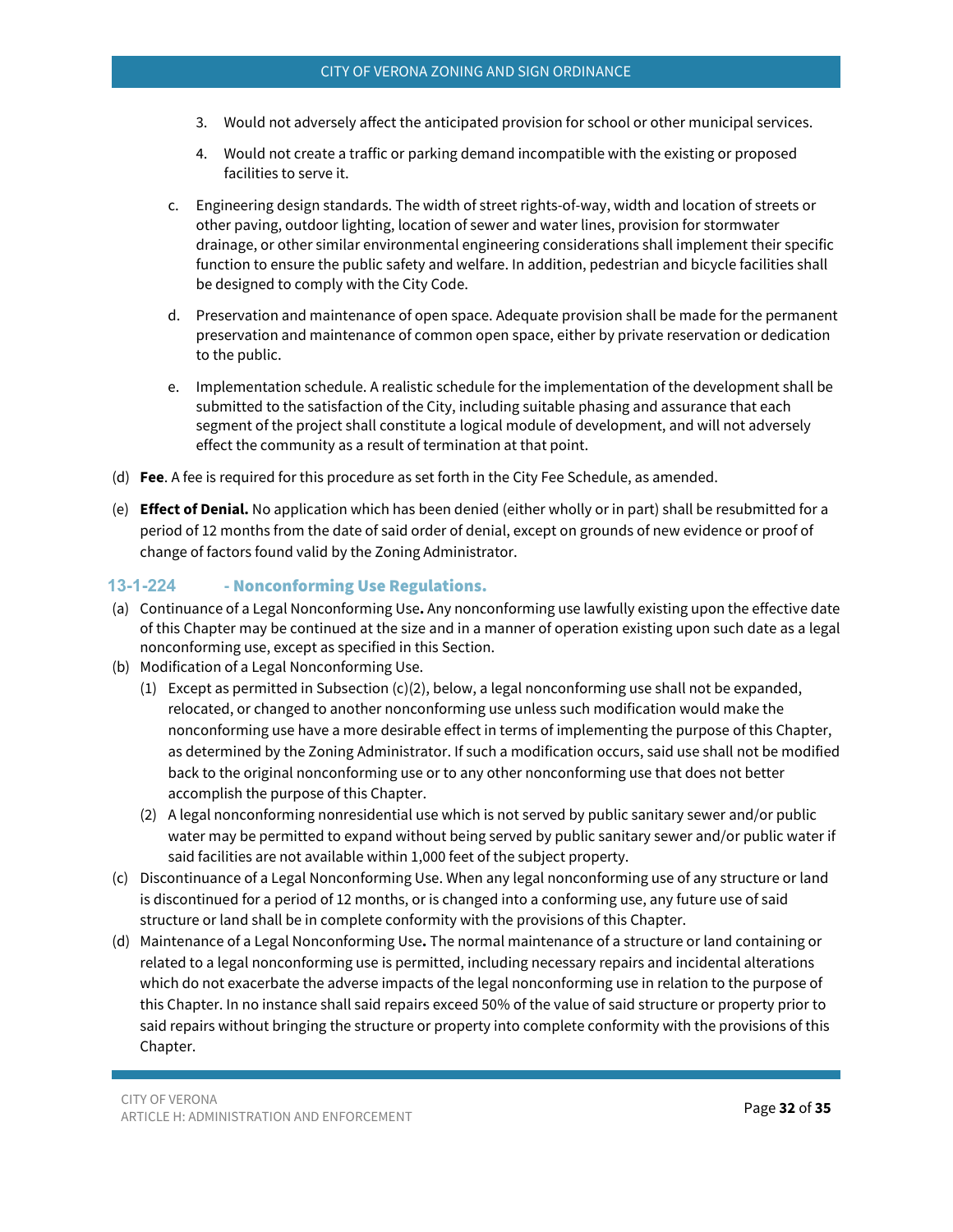(e) Wetland Nonconforming Uses**.** Notwithstanding Sec. 62.23(7)(h), Wisconsin Statutes., the repair, reconstruction, renovating, remodeling or expansion of a legal nonconforming structure in existence at the time of adoption or subsequent amendment of this Chapter adopted pursuant to Sec. 62.231, Wisconsin Statutes, or of an environmental control facility in existence on May 7, 1982, related to that structure, is permitted pursuant to Sec. 62.231(5), Wisconsin Statutes Section 62.23(7)(h), however, applies to any environmental control facility that was not in existence on May 7, 1982, but was in existence on the effective date of this Chapter or amendment.

## <span id="page-32-0"></span>13-1-225 - Nonconforming Structure and Building Regulations.

- (a) Any structure or building lawfully existing upon the effective date of this Chapter may be continued at the size and in a manner of operation existing upon such date as a legal nonconforming structure, except as hereafter specified.
- (b) Nothing in this Chapter shall preclude the Building Inspector from remedial or enforcement actions when said structure or building is declared unsafe.
- (c) When any legal nonconforming structure or building in any district is modified so as to be in conformance with the provisions of this Chapter, any future modification of said structure or building shall be in conformance with the provisions of this Chapter.
- (d) Whenever a legal nonconforming structure or building has been damaged by fire, flood, wind, explosion, earthquake, war, riot, unlawful act, or Act of God, it may be reconstructed and used as before if it be reconstructed within one year after such calamity, unless the damage to said structure or building equals or exceeds 50% of its assessed value. In such cases, the reconstruction shall be in complete conformance with the provisions of this Chapter.
- (e) Normal maintenance of a legal nonconforming structure or building is permitted, including necessary nonstructural repairs and incidental alterations which do not extend, enlarge, or intensify the nonconforming structure or building.
- (f) Alterations may be made to a building containing legal nonconforming residential units, provided such alterations do not increase the number of dwelling units or the bulk of the building, except that a conforming garage may be added if none previously existed.
- (g) A legal, nonconforming garage may be enlarged or replaced provided the following requirements are met:
	- (1) That the proposed garage replacement or addition does not encroach farther into required setback(s) than the current legal, nonconforming structure.
	- (2) That the proposed garage replacement or addition does not locate closer to an existing residence on an adjacent parcel than the sum of the required garage setback (on the subject property) and the required house setback (on said adjacent parcel).
	- (3) And that precautions (determined on a case-by-case basis by the Building Inspector) are taken to reduce the possibility of fire damage to nearby structures.
- (h) Any structure or building for which a building permit has been lawfully granted prior to the effective date of this Chapter, which will become a legal nonconforming structure under the provisions of this Chapter or amendments thereto, may be completed in accordance with the approved plans, provided construction is started within 730 calendar days of the effective date of this Chapter, and provided that construction is completed within 730 calendar days of the effective date of this Chapter or amendments thereto. Said structure or building shall thereafter be a legal nonconforming structure or building.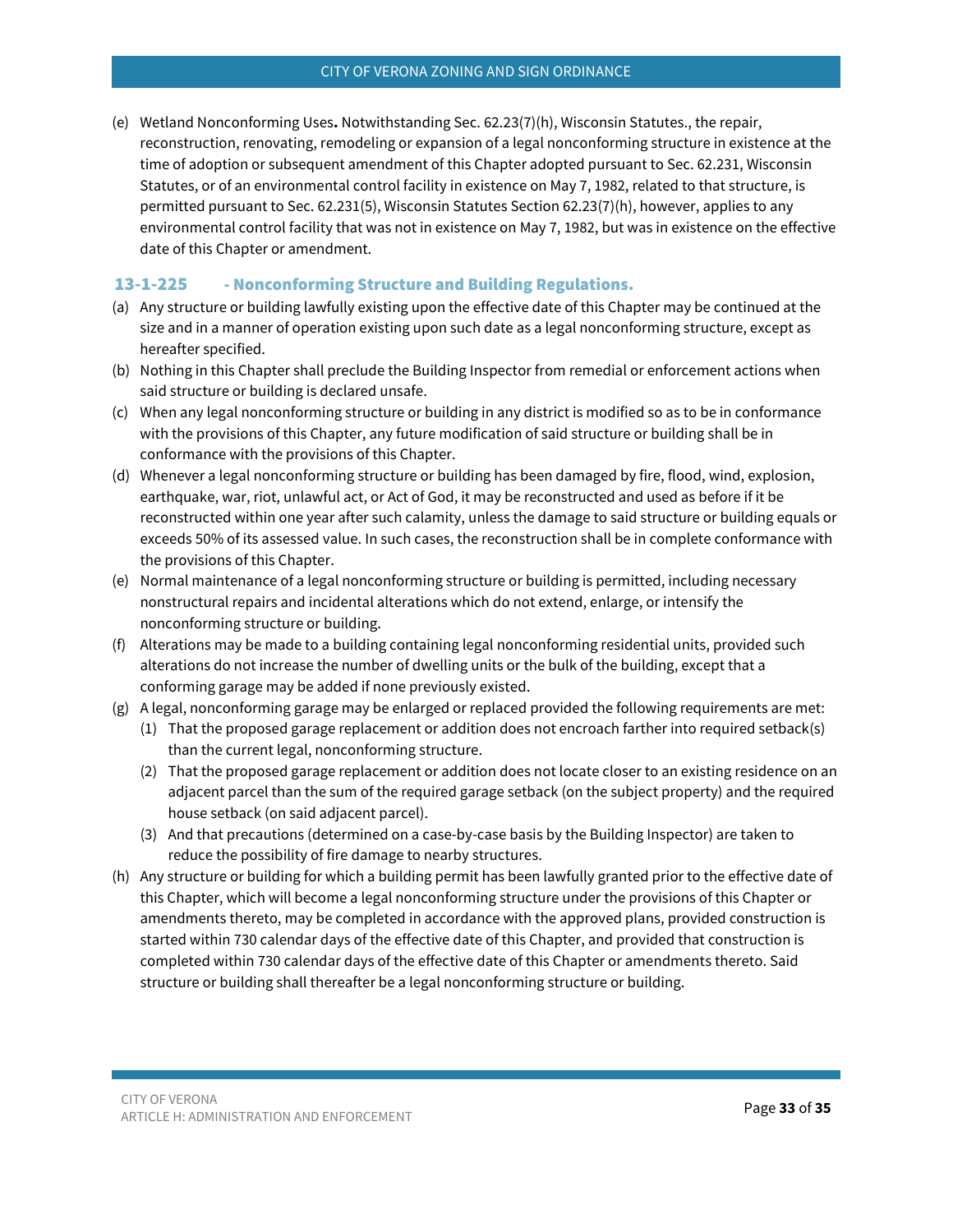## <span id="page-33-0"></span>13-1-226 - Fees; Payment of Financial Obligations.

- (a) **Fees for Procedures Requested by a Private Party.** For procedure fees requested by a private party, refer to the City Fee Schedule, as amended.
- (b) **Fees for Procedures Requested by the City of Verona.** There shall be no fee in the case of applications filed in the public interest by the Common Council or the Plan Commission, other agency, or official of the City of Verona.
- (c) **Payment of Fees.** Fees shall be payable at the time applications are filed with the appropriate officer of the City (per the requirements of this Chapter) and are not refundable.
- (d) **Professional Consultant Review Services.** The City may retain the services of professional consultants (including planners, engineers, architects, attorneys, environmental specialists, recreation specialists, and other experts) to assist in the City's review and processing of applications under this Chapter. Any person, firm or corporation requesting action by the City of any and all applications shall reimburse the City for Staff time expended in the administration, investigation and processing of application and the cost to the City charged by any professional consultant retained by the City on any such matter. Notice shall be provided to the property owner or representative of the property owner information them of the City policy on reimbursement costs. The City shall delay acceptance of the application or petition as complete, or shall delay final approval of the proposal, until such fees are paid by the Petitioner. The submittal of a development proposal application or petition by a Petitioner shall be construed as an agreement to pay for such professional review services applicable to the proposal. Review fees which are applied to a Petitioner, but which are not paid, may be assigned by the City as a special charge or a special assessment to the subject property.
- (e) **Applications Deemed Incomplete.** Any application for a zoning map amendment, amendment of the zoning regulations, planned development , variance, site plan, conditional use permit, and/or other zoning approval from a person, firm or corporation having unpaid and overdue property taxes, special assessments, sanitary sewer hookup fees, park fees, impact fees, building permit fees, erosion control and storm water management fees, fees or charges owed pursuant to a predevelopment agreement or development agreement, an outstanding judgment owed to the City, or any other fees or charges owed to the City shall be deemed incomplete and shall not be reviewed by City Staff. This Section does not apply to fees paid in installments pursuant to a development agreement if made within thirty (30) days of the issuance of an invoice by the City.
- (f) **Hearing Request.** Upon receipt of such an application from a person, firm or corporation having unpaid fees or accounts due to the City, the person, firm or corporation shall be notified that the application will not be accepted and that they may request a hearing before the Finance Committee regarding the unpaid fees or accounts. The request for a hearing must be made within thirty (30) days of the issuance of the notice.
- (g) **Appeal.** The applicant shall have the right to appeal the decision of the Finance Committee to the Common Council within thirty (30) days of issuance of a denial of their appeal by the Finance Committee.

## <span id="page-33-1"></span>13-1-227 - Violations and Penalties.

(a) **Violation of this Chapter.** It shall be unlawful to construct or use any land, engage in any development activity (including disruption of protected vegetation), or construct or use any structure, land or water in violation of any of the provisions of this Chapter, or otherwise neglect, refuse or fail to comply with this Chapter's requirements. Any person who violates or fails to comply with any of the provisions of this Chapter shall, upon conviction thereof, be subject to the penalties set forth in Subsection (b), below, and in